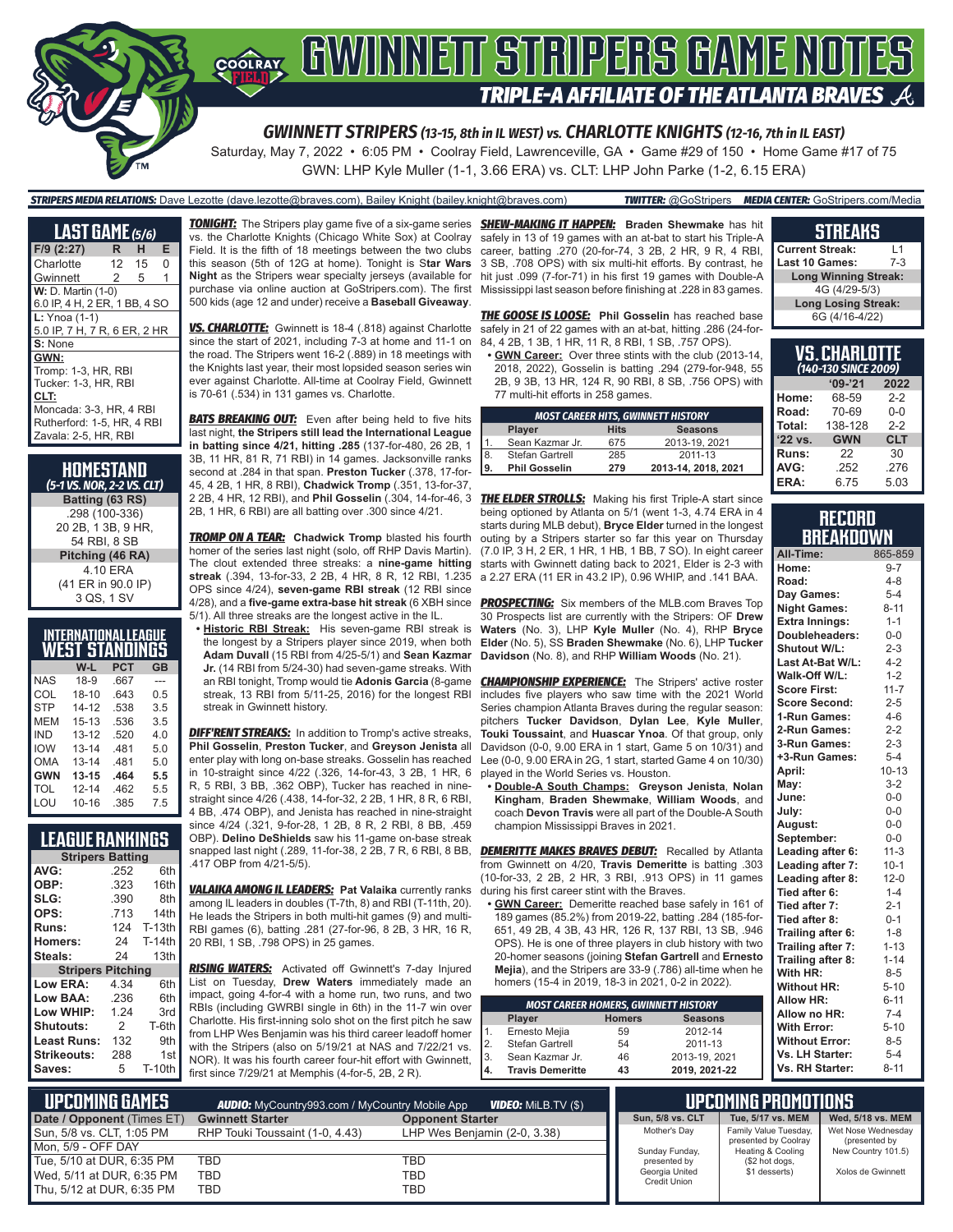



#### *SATURDAY, MAY 7, 2022 VS. CHARLOTTE*

| <b>MANAGER MATT TUIASOSOPO</b>                                                                                                                                                                                                                                                                                                                                                                                                                                                                                                                                                                                                                                                                                                                                                                                                                                                                                                                                                                                                                                                                                                                                                                                                                                                                                                                                                                                                                                                                                                                                                                                                                                                                                                                                                                                                                                                                                                                                                                                                                                                                                                                                                                                                                             | VS.2022 OPPONENTS                                                                                                                                                                                                                                                                                                                                                                                                                                                                                                                                                                                                                                                                                                                                                                                                                                                                                                                                                                                                                                                                                                                                                                                                                                                                                                                                                                                                         |
|------------------------------------------------------------------------------------------------------------------------------------------------------------------------------------------------------------------------------------------------------------------------------------------------------------------------------------------------------------------------------------------------------------------------------------------------------------------------------------------------------------------------------------------------------------------------------------------------------------------------------------------------------------------------------------------------------------------------------------------------------------------------------------------------------------------------------------------------------------------------------------------------------------------------------------------------------------------------------------------------------------------------------------------------------------------------------------------------------------------------------------------------------------------------------------------------------------------------------------------------------------------------------------------------------------------------------------------------------------------------------------------------------------------------------------------------------------------------------------------------------------------------------------------------------------------------------------------------------------------------------------------------------------------------------------------------------------------------------------------------------------------------------------------------------------------------------------------------------------------------------------------------------------------------------------------------------------------------------------------------------------------------------------------------------------------------------------------------------------------------------------------------------------------------------------------------------------------------------------------------------------|---------------------------------------------------------------------------------------------------------------------------------------------------------------------------------------------------------------------------------------------------------------------------------------------------------------------------------------------------------------------------------------------------------------------------------------------------------------------------------------------------------------------------------------------------------------------------------------------------------------------------------------------------------------------------------------------------------------------------------------------------------------------------------------------------------------------------------------------------------------------------------------------------------------------------------------------------------------------------------------------------------------------------------------------------------------------------------------------------------------------------------------------------------------------------------------------------------------------------------------------------------------------------------------------------------------------------------------------------------------------------------------------------------------------------|
| Matt Tuiasosopo is in his second season as the manager of the Stripers in 2022<br>He was named the seventh manager in Gwinnett history on 3/30/21, making him<br>the first former Gwinnett player to manage the club (played OF/1B from 2016-17)<br>In 2021, he guided the Stripers to a 71-58 record (3rd in Triple-A East Southeast<br>Division)  On 5/4/21 at Charlotte, he became the youngest manager in Gwinnett<br>history (34 years, 11 months, 25 days)  From 7/8/21-9/21/21, his Stripers owned<br>the best record in Triple-A Baseball (45-19, .703)  Began his managerial career<br>with Class-A Rome in 2019, earning Atlanta's Bobby Cox Award for Minor League<br>Manager of the Year  Coached at the Braves' Alternate Training Site in 2020.                                                                                                                                                                                                                                                                                                                                                                                                                                                                                                                                                                                                                                                                                                                                                                                                                                                                                                                                                                                                                                                                                                                                                                                                                                                                                                                                                                                                                                                                                              | Home<br>Road<br>Total<br>Home<br><b>Total</b><br>Road<br><b>IND</b><br>$0-0$<br><b>BUF</b><br>$0-0$<br>$0-0$<br>$0-0$<br>$0-0$<br>$0-0$<br><b>CLT</b><br>LOU<br>$0-0$<br>$0-0$<br>$0-0$<br>$2 - 2$<br>$0-0$<br>$2 - 2$<br><b>MEM</b><br>$3 - 3$<br>$3-3$<br><b>DUR</b><br>$0-0$<br>$0-0$<br>$0 - 0$<br>$0-0$<br><b>NAS</b><br>$0-0$<br>$2 - 4$<br><b>JAX</b><br>$2 - 4$<br>$0-0$<br>$1 - 5$<br>$1 - 5$<br>LHV<br>$0 - 0$<br>$0 - 0$<br>$0-0$<br><b>NOR</b><br>$5 - 1$<br>$0-0$<br>$5 - 1$<br><b>WEST</b><br>$2 - 4$<br>$3 - 3$<br>$1 - 5$<br>$8 - 8$<br>$5-7$<br><b>EAST</b><br>$7 - 3$                                                                                                                                                                                                                                                                                                                                                                                                                                                                                                                                                                                                                                                                                                                                                                                                                                   |
| Tuiasosopo's Managerial Career<br>W-L<br><b>PCT</b><br><b>Playoffs</b><br><b>Games</b><br>With Gwinnett (2 Seasons):<br>157<br>84-73<br>.535<br>0<br>MiLB Career (3 Seasons):<br>296<br>149-147<br>.503<br>0                                                                                                                                                                                                                                                                                                                                                                                                                                                                                                                                                                                                                                                                                                                                                                                                                                                                                                                                                                                                                                                                                                                                                                                                                                                                                                                                                                                                                                                                                                                                                                                                                                                                                                                                                                                                                                                                                                                                                                                                                                               |                                                                                                                                                                                                                                                                                                                                                                                                                                                                                                                                                                                                                                                                                                                                                                                                                                                                                                                                                                                                                                                                                                                                                                                                                                                                                                                                                                                                                           |
| <b>EJECTIONS (1)</b><br>Player/Coach<br>Date/Inning<br><b>Umpire</b><br><b>MGR Matt Tuiasosopo</b><br>4/23 at JAX / 6th Inning<br><b>HP Matt Brown</b>                                                                                                                                                                                                                                                                                                                                                                                                                                                                                                                                                                                                                                                                                                                                                                                                                                                                                                                                                                                                                                                                                                                                                                                                                                                                                                                                                                                                                                                                                                                                                                                                                                                                                                                                                                                                                                                                                                                                                                                                                                                                                                     | LAST AT-BAT WINS (4)<br>The Stripers are 4-2 (.667) in games decided in the last at-bat in 2022.<br>Date/Opponent<br><b>Score</b><br>Game-Winning Play (*=Walk-Off)<br>4/15 vs. Nashville<br>$2-1$ (8th)<br>Contreras 2-out RBI double<br>10-8 (10th)<br>4/23 at Jacksonville<br>Shewmake scored on error (C Quintana, throwing)<br>4/26 vs. Norfolk<br>7-6 (9th)<br>Valaika 1-out sacrifice fly*<br>5/5 vs. Charlotte<br>Tromp 2-out RBI double<br>$3-2(8th)$                                                                                                                                                                                                                                                                                                                                                                                                                                                                                                                                                                                                                                                                                                                                                                                                                                                                                                                                                            |
| <b>TEAM DEFENSE (8TH IN INTERNATIONAL LEAGUE)</b><br><b>TC</b><br>PO<br><b>PCT</b><br>G<br>$\mathsf{A}$<br>E<br><b>DP</b><br><b>TP</b><br>1026<br>743<br>266<br>.983<br>28<br>17<br>26<br>$\mathbf 0$<br><b>ERA</b><br>W-L<br><b>SHO</b><br><b>Catchers</b><br><b>SB</b><br><b>CS</b><br><b>PCT</b><br><b>PB</b><br>ER<br>INN.<br><b>ATT</b><br>Casteel, Ryan<br>$\mathbf 0$<br>6<br>.000<br>27<br>52.0<br>4.67<br>$2 - 4$<br>$\mathbf{1}$<br>6<br>$\mathbf{1}$                                                                                                                                                                                                                                                                                                                                                                                                                                                                                                                                                                                                                                                                                                                                                                                                                                                                                                                                                                                                                                                                                                                                                                                                                                                                                                                                                                                                                                                                                                                                                                                                                                                                                                                                                                                            |                                                                                                                                                                                                                                                                                                                                                                                                                                                                                                                                                                                                                                                                                                                                                                                                                                                                                                                                                                                                                                                                                                                                                                                                                                                                                                                                                                                                                           |
| $\mathbf{1}$<br>15<br>.067<br>2<br>38<br>71.0<br>4.82<br>$4 - 4$<br>0<br>Contreras, William<br>14<br>Tromp, Chadwick<br>3<br>0<br>15<br>18<br>.167<br>54<br>124.0<br>3.92<br>$7 - 7$<br>$\mathbf{1}$<br>35<br>4<br>39<br>.103<br>119<br>4.34<br>$13 - 15$<br>$\overline{2}$<br>Total:<br>3<br>247.0<br>Outfield Assists (6):<br>Dean (5), Tucker (1)<br>Pitcher Pickoffs (4):<br>Kingham (2), Muller (2)<br><b>Catcher Pickoffs (0):</b><br><b>STARTS</b><br><b>By Batting Order</b><br>DeShields (10), Gosselin (10), Acuña Jr. (6), Waters (2)<br>1:<br>Shewmake (10), Gosselin (8), Tucker (4), Valaika (4), Goins (2)<br>2:<br>Demeritte (12), Tucker (8), Valaika (7), H. Perez (1)<br>3:<br>Contreras (6), Nogowski (6), Valaika (5), H. Perez (4), Tucker (4), Dickerson (3)<br>4:<br>Contreras (6), Nogowski (5), Valaika (5), Y. Gonzalez (4), Dickerson (2),<br>5:<br>Gosselin (2), Jenista (1), H. Perez (1), Shewmake (1), Tucker (1)<br>Shewmake (8), Jenista (7), Nogowski (5), Tromp (3), Valaika (2), Goins (1),<br>6:<br>Gosselin (1), Tucker (1)<br>Jenista (7), DeShields (5), Goins (4), Tromp (4), Casteel (2), Y. Gonzalez (2),<br>7:<br>Nogowski (2), Gosselin (1), Tucker (1)<br>Goins (7), Tromp (6), Casteel (5), Jenista (4), Y. Gonzalez (3), Nogowski (2),<br>8:<br>Pabst (1)<br>Dean (15), DeShields (5), Goins (5), Y. Gonzalez (2), Tromp (1)<br>9:<br><b>By Position</b><br>Tromp (14), Contreras (8), Casteel (6)<br>C:<br>Nogowski (19), Jenista (4), Gosselin (2), Casteel (1), H. Perez (1), Valaika (1)<br>1B:<br>Goins (11), Valaika (11), H. Perez (3), Gosselin (2), Y. Gonzalez (1)<br>2B:<br>Gosselin (11), Y. Gonzalez (9), Valaika (6), Goins (1), H. Perez (1)<br>3B:<br>SS: Shewmake (19), Goins (7), Valaika (2)<br>LF: Tucker (13), Demeritte (3), Gosselin (3), Jenista (3), DeShields (2), Contreras (1),<br>Dean (1), Dickerson (1), Nogowski (1)<br>CF: DeShields (17), Dean (10), Waters (1)<br>RF: Jenista (9), Demeritte (8), Acuña Jr. (4), Dean (4), Contreras (1), H. Perez (1),<br>Tucker (1)<br>DH: Tucker (5), Dickerson (4), Gosselin (3), Jenista (3), Valaika (3), Acuña Jr. (2),<br>Contreras (2), DeShields (1), Demeritte (1), Y. Gonzalez (1), Nogowski (1),<br>Pabst (1), Waters (1) | <b>GWINNETT PLAYERS USED (40 IN 2022)</b><br>Pitchers (21)<br>Position (19)<br>Alaniz, R.J.<br>Winans, Allan<br>Acuña Jr., Ronald<br>Waters, Drew<br>Brach, Brad<br>Woods, William<br>Casteel, Ryan<br>Contreras, William<br>Brennan, Brandon<br>Ynoa, Huascar<br>Burrows, Thomas<br>Dean, Justin<br>Cruz, Jesus<br>Demeritte, Travis<br>Davidson, Tucker<br>DeShields, Delino<br>De La Cruz, Jasseel<br>Dickerson, Alex<br>Elder, Bryce<br>Goins, Ryan<br>Elledge, Seth<br>Gonzalez, Yariel<br>Johnstone, Connor<br>Gosselin, Phil<br>Kingham, Nolan<br>Jenista, Greyson<br>Lee, Dylan<br>Nogowski, John<br>Muller, Kyle<br>Pabst, Arden<br>Sittinger, Brandyn<br>Perez, Hernan<br>Stephens, Jackson<br>Shewmake, Braden<br>Tonkin, Michael<br>Tromp, Chadwick<br>Tucker, Preston<br>Toussaint, Touki<br>Vincent, Nick<br>Valaika, Pat<br>Italics = Player no longer in Braves organization<br><b>BASS-LANTA</b><br>Nine players have played for both Gwinnett and Atlanta in 2022 (*=MLB debut):<br>Contreras, William (C)<br>Davidson, Tucker (LHP)<br>Demeritte, Travis (OF)<br>Dickerson, Alex (OF)<br>Elder, Bryce (RHP)*<br>Muller, Kyle (LHP)<br>Stephens, Jackson (RHP)<br>Woods, William (RHP)*<br>Ynoa, Huascar (RHP)<br><b>ATLANTA BRAVES REHAB ASSIGNMENTS (1 IN 2022)</b><br>Player<br>Injury (IL Date)<br><b>Rehab Dates</b><br>Ronald Acuña Jr. (OF)<br>Right ACL Tear (7/11/21)<br>4/19-4/28 (6G)<br>-2- |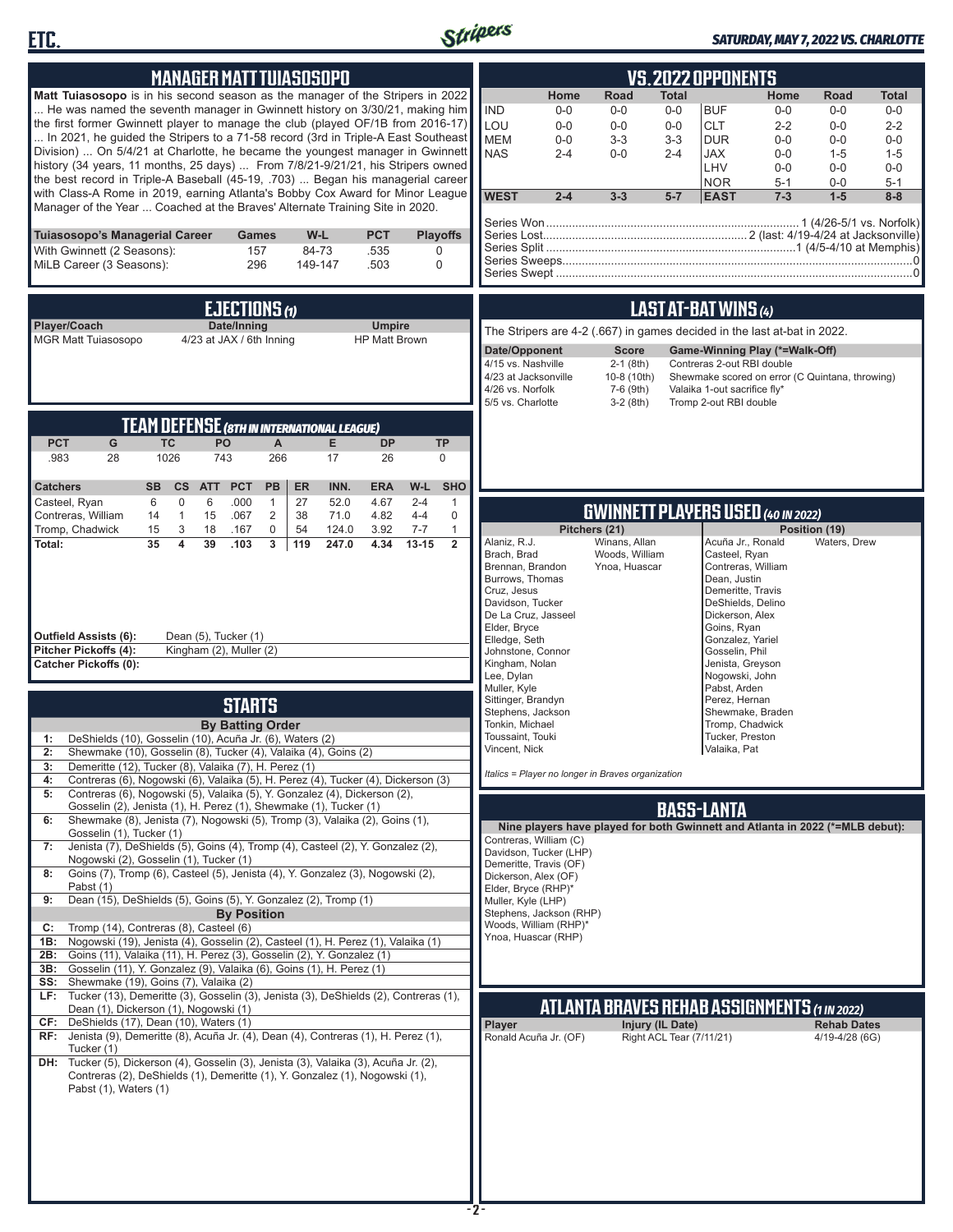# **STARTING PITCHER**



**ON BRAVES 40-MAN ROSTER**

#### *SATURDAY, MAY 7, 2022 VS. CHARLOTTE*

# **50****KYLE Muller**

|      |     | <b>QU HIYLL MULLLII</b>                                           | <b>BIO ON PAGE 63 OF MEDIA GUIDE</b> |
|------|-----|-------------------------------------------------------------------|--------------------------------------|
| B/T: | R/L | <b>BORN:</b> 10/7/97 in Dallas, TX (age 24)                       |                                      |
| HT:  | հ-7 | <b>ACQUIRED:</b> Braves' 2nd Round Pick in 2016 June draft out of |                                      |
| WT:  | 250 | Jesuit College Prep (Dallas, TX).                                 |                                      |

*TONIGHT'S START:* **Kyle Muller** makes his fifth start of the season with Gwinnett and sixth start overall in game five of a six-game series vs. Charlotte.

- **• GWN Career:** Makes his 22nd career start with the Stripers (6-5, 3.44 ERA, .221 BAA dating back to his Triple-A debut in 2021).
- **• Triple-A Splits:** Makes his ninth career start at Coolray Field (2-3, 2.65 ERA, .234 BAA) and 18th career Triple-A night start (4-4, 3.33 ERA, .223 BAA).
- **• Hot Stretch:** Over his last 17 starts with Gwinnett since 5/27/21, is 6-4 with a 2.68 ERA (25 ER in 84.0 IP), 1.13 WHIP, .203 BAA, 34 walks, and 100 strikeouts.

**PROSPECTING:** Muller is currently ranked as the Atlanta Braves' No. 4 prospect by MLB.com ... He is the top-ranked pitcher on Gwinnett's active roster.

*2022 WITH GWINNETT:* **4/5 at MEM:** Was the Stripers' Opening Night starter (ND, 4.2 IP, 4 H, 1 ER, 1 BB, 7 SO in 2-1 loss), making him the first player in Gwinnett history to start consecutive season openers (also on 5/4/21 at Charlotte) ... **4/10 at MEM:** Earned his first Triple-A victory since 9/12/21 at Columbus (5.0 IP, 4 H, 2 ER in 5-4 win) ... Went 1-1 with a 3.66 ERA in four starts before being recalled on 5/1.

*2022 WITH ATLANTA:* Recalled by the Braves on 5/1 ... Dallas native started that night against the Texas Rangers in Arlington (loss, 2.2 IP, 4 H, career-high 7 ER, 6 BB, 3 SO in Braves' 7-3 loss) ... Optioned back to Gwinnett after the game.

*2021 SEASON:* Muller made both his Triple-A debut with Gwinnett (5-4, 3.39 ERA, .223 BAA in 17 starts) and Major League debut with Atlanta (2-4, 4.17 ERA, .202 BAA in 9G, 8 starts) ... Posted a 4.60 ERA in his first stint with the Stripers (7 starts) before being recalled for his MLB debut on 6/16 vs. Boston (1.0 IP in relief, 4 H, 2 ER, 1 SO) ... Made his first MLB start on 6/21 at the New York Mets (loss, 4.0 IP, 0 H, 1 R, 1 ER, 2 BB, 3 SO in 4-2 loss) ... Earned his first MLB win on 6/27 at Cincinnati (5.0 IP, 1 H, 0 R, 2 BB, 9 SO in 4-0 win) ... Optioned back to Gwinnett on 7/4 and for good on 8/13 ... Over 10 starts with the Stripers from 5/27-9/12, went 5-1 with a 1.80 ERA (11 ER in 55.0 IP), 0.93 WHIP, .169 BAA, and 59 strikeouts ... Named Gwinnett's "Most Competitive Player" for 2021, the first pitcher ever to win the award.

| <b>MULLER'S 2022 STATS</b> |         |            |       |       |     |              |           |           |            |
|----------------------------|---------|------------|-------|-------|-----|--------------|-----------|-----------|------------|
| <b>Team</b>                | W-L     | <b>ERA</b> | G/GS  | ΙP    | ER  | <b>HR</b>    | <b>BB</b> | <b>SO</b> | <b>BAA</b> |
| ATLANTA (MLB)              | $0 - 1$ | 23.63      | 1/1   | 22    |     | $\mathbf{r}$ | 6         |           | .333       |
| Gwinnett (AAA)             | $1 - 1$ | 3.66       | 4/4   | 19.2  |     |              |           | 28        | .214       |
| MiLB Career:               | $26-15$ | 3.13       | 89/88 | 426.0 | 148 | 29           | 193       | 457       | .223       |
| MLB Career:                | $2 - 5$ | 5.49       | 10/9  | 39.1  | 24  |              | 26        | 40        | .213       |

| <b>MULLER'S 2022 SPLITS (WITH GWINNETT)</b> |                       |                  |                       |  |  |  |
|---------------------------------------------|-----------------------|------------------|-----------------------|--|--|--|
| Home:                                       | $0-1$ , 3.00 ERA (1G) | Road:            | 1-0, 3.95 ERA (3G)    |  |  |  |
| Day:                                        | 1-1, 3.27 ERA (2G)    | Night:           | $0-0$ , 4.15 ERA (2G) |  |  |  |
| <b>Starter:</b>                             | 1-1, 3.66 ERA (4G)    | <b>Reliever:</b> | $0-0, - -$ ERA (0G)   |  |  |  |
| Vs. LHB:                                    | .182 BAA, 1 HR        | Vs. RHB:         | .229 BAA, 1 HR        |  |  |  |

|         | <b>MULLER VS. CHARLOTTE</b> |            |   |    |      |    |    |           |           |      |  |  |  |
|---------|-----------------------------|------------|---|----|------|----|----|-----------|-----------|------|--|--|--|
|         | W-L                         | <b>ERA</b> | G | GS | IP   |    | ER | <b>HR</b> | <b>BB</b> | so I |  |  |  |
| 2021:   | $0 - 0$                     | 7.36       |   |    | 11.0 | 13 | 9  |           | 10        | 14   |  |  |  |
| 2022:   | 0-0                         | - --       |   |    | 0.0  |    |    |           |           |      |  |  |  |
| Career: | 0-0                         | 7.36       |   | հ  | 11.0 | 13 | 9  |           | 10        |      |  |  |  |

|             | <b>MULLER'S HIGHS &amp; LOWS</b>       |                                    |  |  |  |  |  |  |  |  |  |  |
|-------------|----------------------------------------|------------------------------------|--|--|--|--|--|--|--|--|--|--|
|             | Career (MiLB and MLB)<br><b>Season</b> |                                    |  |  |  |  |  |  |  |  |  |  |
| IP:         | 6.0 (4/17 vs. NAS)                     | 7.1 (7/20/18, FLA at CLR)          |  |  |  |  |  |  |  |  |  |  |
| $\vert$ so: | 8 (4/23 at JAX)                        | 12 (7/9/18, FLA at DBT)            |  |  |  |  |  |  |  |  |  |  |
| BB:         | 6 (5/1 at TEX)                         | 6 (2x, last: 5/1/22, ATL at TEX)   |  |  |  |  |  |  |  |  |  |  |
| H:<br>ER:   | 5 (4/23 at JAX)                        | 9 (2x, last: 6/28/18, FLA vs. DUN) |  |  |  |  |  |  |  |  |  |  |
|             | 7 (5/1 at TEX)                         | 7 (5/1/22, ATL at TEX)             |  |  |  |  |  |  |  |  |  |  |
| Low-Hit CG: | None                                   | None                               |  |  |  |  |  |  |  |  |  |  |
| Low-ER CG:  | None                                   | None                               |  |  |  |  |  |  |  |  |  |  |

#### *MULLER'S CAREER ACCOLADES*

**2016:** GCL Braves Pitcher of the Year ... **2018:** Arizona Fall League "Rising Stars Game" Selection ... **2019:** Southern League Pitcher of the Week (5/26/19) ... Southern League Midseason All-Star ... **2021:** Gwinnett Stripers "Most Competitive Player" Award.

|                                                                                                                                                     | <b>MULLER'S 2022 STARTS (ALL LEVELS)</b> |        |     |  |  |  |  |  |  |       |           |                     |         |                                                    |
|-----------------------------------------------------------------------------------------------------------------------------------------------------|------------------------------------------|--------|-----|--|--|--|--|--|--|-------|-----------|---------------------|---------|----------------------------------------------------|
| Date/Opp.<br>NP-S<br><b>Catcher</b><br>Opp. Starter<br>Final<br><b>Notes</b><br><b>HR</b><br>BB SO<br>н<br>ER.<br><b>Result</b><br>-IP<br>R<br>Team |                                          |        |     |  |  |  |  |  |  |       |           |                     |         |                                                    |
| GWN                                                                                                                                                 | 4/5 at MEM                               | ND.    | 4.2 |  |  |  |  |  |  | 77-50 | Tromp     | T.J. Zeuch          | L. 2-1  | 2nd career Opening Day start with GWN.             |
| <b>GWN</b>                                                                                                                                          | 4/10 at MEM                              | W. 1-0 | 5.0 |  |  |  |  |  |  | 82-55 | Tromp     | T.J. Zeuch          | W. 5-4  | First AAA victory since 9/12/21 at COL.            |
| GWN                                                                                                                                                 | 4/17 vs. NAS                             |        | 6.0 |  |  |  |  |  |  | 91-56 | Casteel   | Caleb Boushley      | $L.3-0$ | Only runs came on Tyler White 2-run HR.            |
| GWN                                                                                                                                                 | $4/23$ at JAX                            | ND.    | 4.0 |  |  |  |  |  |  | 85-47 | Contreras | Matthew Kent        |         | W, 10-8 GWN trailed 7-4 in 8th, won in 10 innings. |
| <b>ATL</b>                                                                                                                                          | 5/1 at TEX                               | በ-1    |     |  |  |  |  |  |  | 74-39 | Contreras | <b>Taylor Hearn</b> | L. 7-3  | 7 ER a career high, 6 BB ties career high.         |
|                                                                                                                                                     |                                          |        |     |  |  |  |  |  |  |       |           |                     |         |                                                    |

|                     |         |            |           |          |           | <b>STRIPERS STARTING PITCHERS (11 IN 2022)</b> |                            |                                                     |
|---------------------|---------|------------|-----------|----------|-----------|------------------------------------------------|----------------------------|-----------------------------------------------------|
| <b>Pitcher</b>      | W-L     | <b>ERA</b> | <b>GS</b> | QS       |           | <b>Team W-L Run Support</b>                    | <b>Last Gwinnett Start</b> | <b>Final Line</b>                                   |
| Davidson, Tucker    | $0 - 1$ | 5.06       |           |          | $0 - 4$   | 2.25 RPG (9 Tot.)                              | 5/4 vs. CLT (ND)           | 6.0 IP, 4 H, 4 R, 4 ER, 3 BB, 9 SO, 1 HR (97p/57s)  |
| De La Cruz, Jasseel | $0 - 2$ | 9.72       |           |          | $1 - 3$   | 1.75 RPG (7 Tot.)                              | 4/26 vs. NOR (ND)          | 0.2 IP, 2 H, 2 R, 2 ER, 3 BB, 0 SO (34p/15s)        |
| Elder, Bryce        | $0-0$   | 2.57       |           |          | 1-0       | 2.00 RPG (2 Tot.)                              | 5/5 vs. CLT (ND)           | 7.0 IP, 3 H, 2 R, 2 ER, 1 BB, 7 SO, 1 HR (95p/57s)  |
| Johnstone, Connor   | $0 - 0$ | 0.00       |           | $\Omega$ | $1 - 1$   | 1.00 RPG (2 Tot.)                              | 4/29 vs. NOR (ND)          | 4.0 IP, 4 H, 0 R, 1 BB, 2 SO (49p/33s)              |
| Kingham, Nolan      | $0 - 0$ | 0.00       |           |          | $1 - 0$   | 4.00 RPG (4 Tot.)                              | 4/30 vs. NOR (ND)          | 4.0 IP, 1 H, 0 R, 1 BB, 2 SO (42p/26s)              |
| Muller, Kyle        | $1 - 1$ | 3.66       | 4         |          | $2 - 2$   | 2.25 RPG (9 Tot.)                              | $4/23$ at JAX (ND)         | 4.0 IP, 5 H, 3 R, 3 ER, 4 BB, 8 SO (85p/47s)        |
| Stephens, Jackson   | $1 - 0$ | 3.00       |           |          | $1 - 0$   | 4.00 RPG (4 Tot.)                              | 4/7 at MEM (W)             | 6.0 IP, 4 H, 2 R, 2 ER, 0 BB, 7 SO (71p/52s)        |
| Toussaint, Touki    | $1 - 0$ | 5.40       |           |          | $4 - 0$   | 5.00 RPG (20 Tot.)                             | 5/3 vs. CLT (ND)           | 4.2 IP, 10 H, 7 R, 7 ER, 1 BB, 8 SO, 2 HR (94p/59s) |
| Vincent, Nick       | $0 - 0$ | 0.00       |           |          | $1 - 0$   | $0.00$ RPG $(0$ Tot.)                          | 4/15 vs. NAS (ND)          | 2.0 IP, 1 H, 0 R, 1 BB, 4 SO (41p/25s)              |
| Winans, Allan       | $0 - 1$ | 6.55       | 3         |          | $0 - 3$   | 2.67 RPG (8 Tot.)                              | 4/20 at JAX $(L)$          | 2.1 IP, 4 H, 6 R, 6 ER, 2 BB, 3 SO, 2 HR (59p/35s)  |
| Ynoa, Huascar       | $1 - 1$ | 5.40       | 3         |          | $1 - 2$   | 2.67 RPG (8 Tot.)                              | $5/6$ vs. CLT $(L)$        | 5.0 IP, 7 H, 7 R, 6 ER, 2 BB, 5 SO, 2 HR (90p/59s)  |
| Total:              | $4-6$   | 4.52       | 28        | 5        | $13 - 15$ | 2.61 RPG (73 Tot.)                             |                            |                                                     |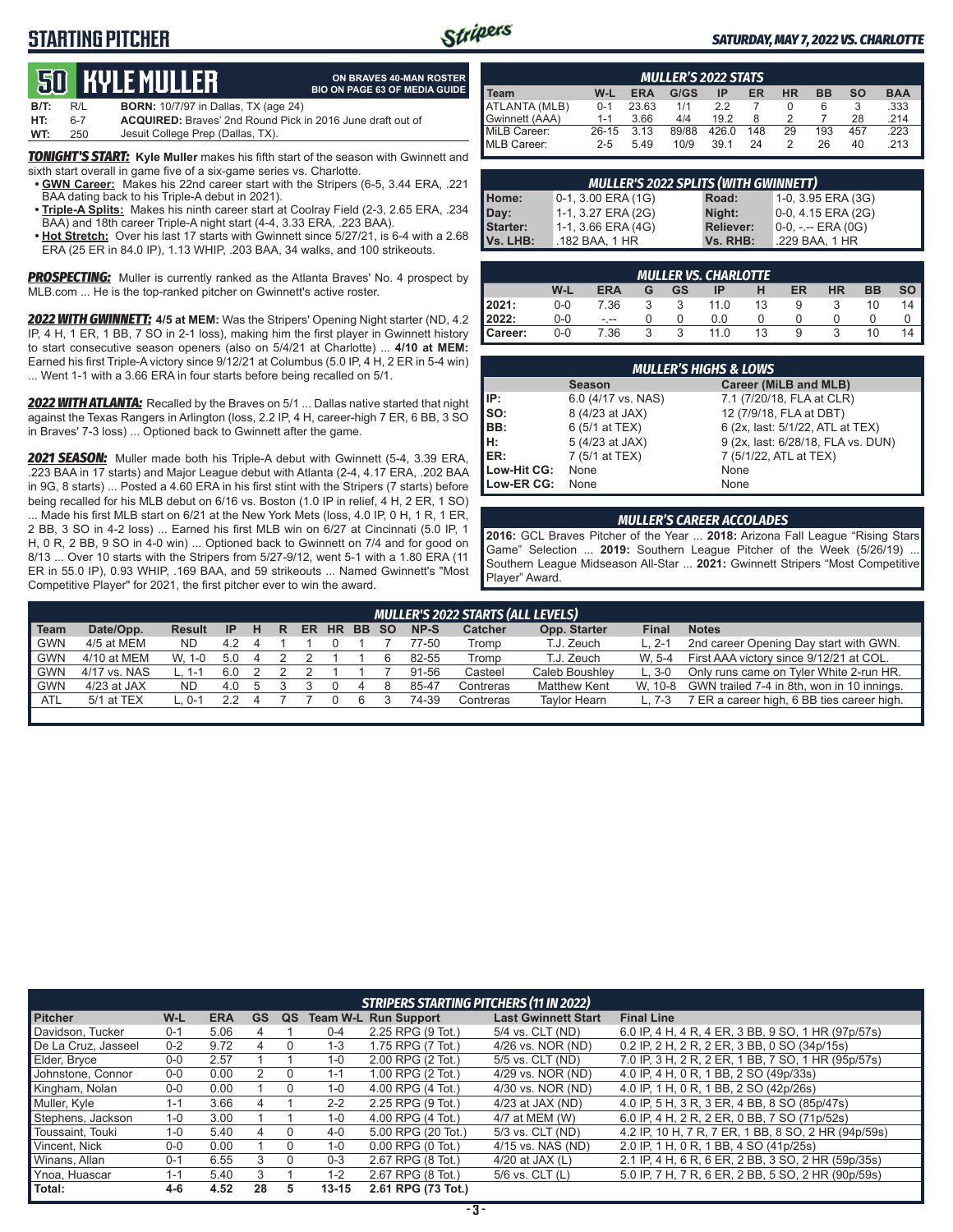## **BULLPEN**



#### *SATURDAY, MAY 7, 2022 VS. CHARLOTTE*

|            | <b>STRIPERS PITCHING BREAKDOWN</b>                                        |            |       |                  |     |           |           |                                |            |  |  |  |  |
|------------|---------------------------------------------------------------------------|------------|-------|------------------|-----|-----------|-----------|--------------------------------|------------|--|--|--|--|
|            | W-L                                                                       | <b>ERA</b> | IP    | R                | ER  | <b>HR</b> | <b>BB</b> | <b>SO</b>                      | <b>BAA</b> |  |  |  |  |
| Starters:  | $4 - 6$                                                                   | 4.52       | 123.1 | 68               | 62  | 15        | 52        | 136                            | .232       |  |  |  |  |
| Relievers: | $9 - 9$                                                                   | 4.22       | 123.2 | 64               | 58  | 15        | 36        | 162                            | .240       |  |  |  |  |
| l Total:   | $13 - 15$                                                                 | 4.34       | 2470  | 132              | 119 | 30        | 88        | 288                            | .236       |  |  |  |  |
|            | <b>Saves/Opp:</b> 5/10 (50.0%)                                            |            |       | <b>Holds: 10</b> |     |           |           | <b>IR/Scored: 33/6 (18.2%)</b> |            |  |  |  |  |
|            | <b>BB/9.0 IP Ratio: 3.21 CG/SHO: 0/0</b><br><b>SO/9.0 IP Ratio: 10.49</b> |            |       |                  |     |           |           |                                |            |  |  |  |  |

## **32 R.J. ALANIZ** *- RHP - 30 YRS - McALLEN, TX*

*RELIEF W/GWN:*1-1, 3.48 ERA in 8G *START W/GWN:*0-0, -.-- ERA in 0G *GF:*4 *HOLDS:*0 *SAVES:*1/1 *IR/SCORED:*2/0 *SCORELESS STREAK:*1G (1.1 IP)

*LAST OUTING:*5/3 vs. CLT (win, 1.1 IP, 2 H, 0 R, 0 BB, 0 SO, 20p/15s)

- **• 2022: 4/7 at MEM:** Earned a save in his Gwinnett debut (1.0 IP, 0 H, 0 R, 1 SO), finishing off a 5-2 win ... **5/3 vs. CLT:** Notched 50th career MiLB win and 1st with Gwinnett (1.1 IP, 2 H in 11-7 win).
- **• 2021:** Pitched for both Triple-A Louisville (1-3, 3.46 ERA, .286 BAA, 1 SV in 33G) and Cincinnati (0-0, 3.38 ERA, .111 BAA in 3G).
- **• Triple-A Stops:** Prior to joining Gwinnett, has pitched for Toledo (DET) from 2016- 17, Durham (TB) in 2018, Tacoma (SEA) in 2019, and Louisville (CIN) from 2019- 21 ... Was a part of Durham's Governors' Cup championship team in 2018.
- **• MLB Career:** 1-0, 8.35 ERA, .278 BAA, 0 SV in 15G (0 starts) with Seattle (2019) and Cincinnati (2019, 2021).
- **• Acquired:** MiLB FA (3/20/22) ... Originally signed by the Houston Astros as a nondrafted free agent (8/14/09).

## **53 BRAD BRACH** *- RHP - 36 YRS - FREEHOLD, NJ*

*RELIEF W/GWN:*2-0, 1.54 ERA in 9G *START W/GWN:*0-0, -.-- ERA in 0G *GF:*5 *HOLDS:*0 *SAVES:*1/1 *IR/SCORED:*2/0 *SCORELESS STREAK:*6G (8.2 IP) *LAST OUTING:*5/6 vs. CLT (1.0 IP, 1 H, 0 R, 0 BB, 1 SO, 13p/7s)

- **• 2022: Enters play riding 6G scoreless streak (8.2 IP) since 4/15 (7 H, 0 BB, 8 SO)** ... **4/12 vs. NAS:** On his 36th birthday, earned 1st save with Gwinnett, closing out 4-3 win (1.0 IP, 3 H, 2 ER, 1 BB) ... **4/23 at JAX:** Pitched scoreless 9th and 10th innings (2.0 IP, 1 H, 0 R, 1 SO) for his 2nd win in 10-8 victory.
- **• 2021:** In 35G with Cincinnati, was 1-2 with a 6.30 ERA, .254 BAA, and 1 save ... Also logged 8G with Triple-A Louisville (0-0, 0.00 ERA, 0 ER in 8.2 IP, 15 SO).
- **• Triple-A Stops:** Prior to joining Gwinnett, has pitched for Tucson (SD) from 2011- 13, Norfolk (BAL) in 2014, and Louisville (CIN) in 2021.
- **• MLB Career:** 38-29, 3.55 ERA, .232 BAA, 34 SV in 531G (0 starts) with San Diego (2011-13), Baltimore (2014-18), Atlanta (2018), Chicago Cubs (2019), New York Mets (2019-20), and Cincinnati (2021) ... Pitched in the MLB Postseason for Baltimore (2014, 2016) and Atlanta (2018).
- **• Acquired:** MiLB FA (3/19/22) ... Originally the San Diego Padres' 42nd-round pick in 2008 out of Monmouth University (West Long Branch, NJ).

#### **57 BRANDON BRENNAN** *- RHP - 30 YRS - MISSION VIEJO, CA RELIEF W/GWN:*0-1, 11.57 ERA in 9G *START W/GWN:*0-0, -.-- ERA in 0G

*GF:*0 *HOLDS:*1 *SAVES:*0/0 *IR/SCORED:*2/2 *SCORELESS STREAK:*-1G (1 R, 0 ER) *LAST OUTING:*5/4 vs. CLT (0.2 IP, 2 H, 1 R, 0 ER, 0 BB, 0 SO, 19p/12s)

- **• 2022: Has struck out 3 batters in 4 of his 9 outings (13 SO in 9.1 IP total)**.
- **• 2021:** Made 32 relief appearances with Triple-A Worcester (Red Sox), going 1-2 with a 5.97 ERA, .293 BAA, and 1 save (1-for-4) ... Also made 1 MLB appearance with Boston, tossing 3.0 scoreless IP on 6/12 vs. Toronto.
- **• Triple-A Stops:** Prior to joining Gwinnett, has pitched for Charlotte (CWS) from 2017-18, Tacoma (SEA) in 2019, and Worcester (BOS) in 2021.
- **• MLB Career:** 3-6, 4.21 ERA, .214 BAA, 0 SV in 55G (0 starts) with Seattle (2019- 20) and Boston (2021).
- **• Acquired:** MiLB FA (3/10/22) ... Originally the Chicago White Sox' 4th-round pick in 2012 out of Orange Coast College (Costa Mesa, CA).

# **49 THOMAS BURROWS** *- LHP - 27 YRS - FLORENCE, AL*

*RELIEF W/GWN:*2-1, 5.79 ERA in 9G *START W/GWN:*0-0, -.-- ERA in 0G *GF:*0 *HOLDS:*2 *SAVES:*0/2 *IR/SCORED:*6/0 *SCORELESS STREAK:*-1G (4 R, 3 ER)

- *LAST OUTING:*5/4 vs. CLT (loss, 0.1 IP, 2 H, 4 R, 3 ER, 1 HB, 0 BB, 1 SO, 18p/10s)
- **• 2022: 4/6 at MEM:** Struck out his lone batter faced (Nolan Gorman), stranding 3 inherited runners and earning his first win of the year ... **4/30 vs. NOR:** Picked up 2nd win, logging 2.0 IP (1 H, 0 R) in combined 6-hit shutout (won 5-0).
- **• GWN Career:** 6-3, 3.77 ERA (39 ER in 93.0 IP), 6 SV in 71G (1 start) since 2019.
- **• 2021:** Spent entire year with Gwinnett, going 3-1 with a 2.64 ERA, .176 BAA, and 0 saves (0-for-1) in 35G (1 start) ... Led team in relief strikeouts (65).
- **• MLB Career:** Has yet to make his Major League debut.
- **• Acquired:** Via trade with Seattle (1/11/17) ... Originally the Seattle Mariners' 4thround pick in 2016 out of the University of Alabama.

| <b>PITCHING SPLITS</b> |            |           | PITCHING BY MONTH |           |            |           |           |           |            |  |
|------------------------|------------|-----------|-------------------|-----------|------------|-----------|-----------|-----------|------------|--|
|                        | <b>BAA</b> | <b>HR</b> |                   | W-L       | <b>ERA</b> | <b>HR</b> | <b>BB</b> | <b>SO</b> | <b>BAA</b> |  |
| Vs. LHB:               | .265       | 13        | April:            | $10 - 13$ | 4.01       | 23        |           | 228       | .230       |  |
| Vs. RHB:               | .216       |           | May:              | $3-2$     | 5.80       |           | 11        | 60        | .263       |  |
| <b>Bases Empty:</b>    | .212       | 14        | June:             | $0 - 0$   |            |           | Ω         | O         |            |  |
| <b>Runners On:</b>     | .268       | 16        | July:             | $0 - 0$   |            |           |           |           |            |  |
| <b>RISP:</b>           | .283       | 15        | August:           | $0 - 0$   |            |           |           |           |            |  |
| Loaded:                | .400       |           | September:        | $0 - 0$   |            |           |           | O         |            |  |

# **48 JESUS CRUZ** *- RHP - 27 YRS - SALINAS DE HIDALGO, MEXICO*

*RELIEF W/GWN:*0-0, 2.70 ERA in 5G *START W/GWN:*0-0, -.-- ERA in 0G

*GF:*2 *HOLDS:*0 *SAVES:*0/0 *IR/SCORED:*7/3 *SCORELESS STREAK:*2G (3.0 IP)

*LAST OUTING:*5/3 vs. CLT (1.0 IP, 1 H, 0 R, 0 BB, 3 SO, 13p/13s)

- **• 2022:** Released by St. Louis on 3/30, signed with Atlanta on 4/6.
- **• 2021:** Logged 37 relief appearances with Triple-A Memphis, going 0-3 with a 3.06 ERA, .223 BAA, and 3 SV (3-for-5) ... Pitched for Aguilas de Mexicali in the Mexican Pacific Winter League (0-1, 2.66 ERA in 21G).
- **• Triple-A Stops:** Prior to joining Gwinnett, pitched for Memphis (STL) in 2019 and 2021 ... Combined to go 6-10 with a 5.42 ERA, .246 BAA, and 3 SV in 100G.
- **• MLB Career:** 0-0, 18.00 ERA, .600 BAA, 0 SV in 1G (0 starts) with St. Louis (2020).
- **• Acquired:** MiLB FA (4/6/22) ... Originally signed by the St. Louis Cardinals as a non-drafted free agent (7/2/17).

|  | <b>RT JASSEEL DE LA CRUZ</b> - RHP - 24 YRS - HATO MAYOR, D.R.                |  |                                         |  |  |
|--|-------------------------------------------------------------------------------|--|-----------------------------------------|--|--|
|  |                                                                               |  |                                         |  |  |
|  | <b>RELIEF W/GWN: 0-0. 9.00 ERA in 2G</b>                                      |  | <b>START W/GWN: 0-2. 9.72 ERA in 4G</b> |  |  |
|  | GF: 2 HOLDS: 0 SAVES: 0/0 IR/SCORED: 0/0 SCORELESS STREAK: -6G (14 R, 11 ER)  |  |                                         |  |  |
|  | <b>LAST OUTING:</b> 5/6 vs. CLT (1.0 IP, 2 H, 1 R, 1 ER, 0 BB, 1 SO, 16p/10s) |  |                                         |  |  |

- **• 2022:** Was on Gwinnett's Opening Night roster for the 2nd straight season ... Opened the year in the rotation (0-2, 9.72 ERA in 4 starts from 4/9-4/26).
- **• GWN Career:** 1-5, 7.43 ERA (55 ER in 66.2 IP), 0 SV in 26G (19 starts) since 2021 **• 2021:** Made his Triple-A debut with the Stripers, going 1-3 with a 7.03 ERA, 1.70
- WHIP, and .278 BAA in 20G (15 starts) ... Was on the 7-day IL from 8/16-9/15. **• MLB Career:** Has yet to debut in the Majors despite recalls in 2020 and 2021.
- **• Acquired:** MiLB FA (3/13/22) ... Originally signed by the Atlanta Braves as a NDFA (6/1/15) ... Non-tendered and elected free agency (11/30/21).
- **• Accolades:** Won FSL Pitcher of the Week award on 5/19/19 after throwing the first no-hitter in Florida Fire Frogs history on 5/18/19 vs. Jupiter (9.0 IP, 2 BB, 4 SO).

## **55 SETH ELLEDGE** *- RHP - 25 YRS - DALLAS, TX*

|  | <b>RELIEF W/GWN: 1-1, 2.79 ERA in 7G</b> | <b>START W/GWN: <math>0-0</math>.</b> -.-- ERA in $0G$                        |
|--|------------------------------------------|-------------------------------------------------------------------------------|
|  |                                          | <b>GF: 1 HOLDS: 1 SAVES: 0/0 IR/SCORED: 2/0 SCORELESS STREAK: 2G (4.0 IP)</b> |
|  |                                          |                                                                               |

- *LAST OUTING:*5/3 vs. CLT (2.0 IP, 0 H, 0 R, 1 BB, 3 SO, 32p/19s) **• 2022: 4/29 vs. NOR:** Earned first win with Gwinnett, tossing 2.0 IP (0 H, 0 R, 0 BB, 4 SO) as part of combined 4-hit shutout in 8-0 victory.
- **• 2021:** Pitched for both Triple-A Memphis (2-2, 6.56 ERA, .299 BAA, 2 SV in 30G) and St. Louis (0-0, 4.63 ERA, .302 BAA, 0 SV in 11G).
- **• Triple-A Stops:** Prior to joining Gwinnett, has pitched for Memphis (STL) from 2019-21 (5-3, 5.66 ERA, .270 BAA, 2 SV in 51G) ... Also appeared for the Redbirds in the 2018 PCL Playoffs (0-0, 0.00 ERA in 1G).
- **• MLB Career:** 1-0, 4.63 ERA, .282 BAA, 0 SV in 23G with St. Louis (2020-21).
- **• Acquired:** MiLB FA (3/30/22) ... Originally the Seattle Mariners' 4th-round pick in 2017 out of Dallas Baptist University (TX).

# **51 CONNOR JOHNSTONE** *- RHP - 27 YRS - SAN DIEGO, CA*

*RELIEF W/GWN:*0-0, 2.45 ERA in 5G *START W/GWN:*0-0, 0.00 ERA in 2G *GF:*1 *HOLDS:*2 *SAVES:*1/1 *IR/SCORED:*0/0 *SCORELESS STREAK:*2G (5.0 IP)

- *LAST OUTING:*5/5 vs. CLT (save, 1.0 IP, 0 H, 0 R, 0 BB, 0 SO, 16p/9s)
- **• 2022:** In 2 spot starts (4/19 at JAX, 4/29 vs. NOR), has combined to toss 9.0 scoreless innings (5 H, 3 BB, 2 SO) ... **5/5 vs. CLT:** Notched his 1st career save with Stripers (1.0 IP, 0 H, 0 R), finishing off 3-2 victory.
- **• GWN Career:** 7-8, 4.31 ERA (60 ER in 125.1 IP), 1 SV in 52G since 2018 ... Of his 22 career Triple-A starts, 16 came in 2021.
- **• 2021:** Spent the full year with Gwinnett, going 3-8 with a 4.84 ERA and .258 BAA in 33G (16 starts) ... Was 2-0 with a 2.36 ERA and .191 BAA in 17 relief outings.
	- **• MLB Career:** Has yet to make his Major League debut.
	- **• Acquired:** Braves' 21st-round pick in 2017 out of Wake Forest University.
	- **• Local Product:** Played baseball at Roswell High School (Roswell, GA).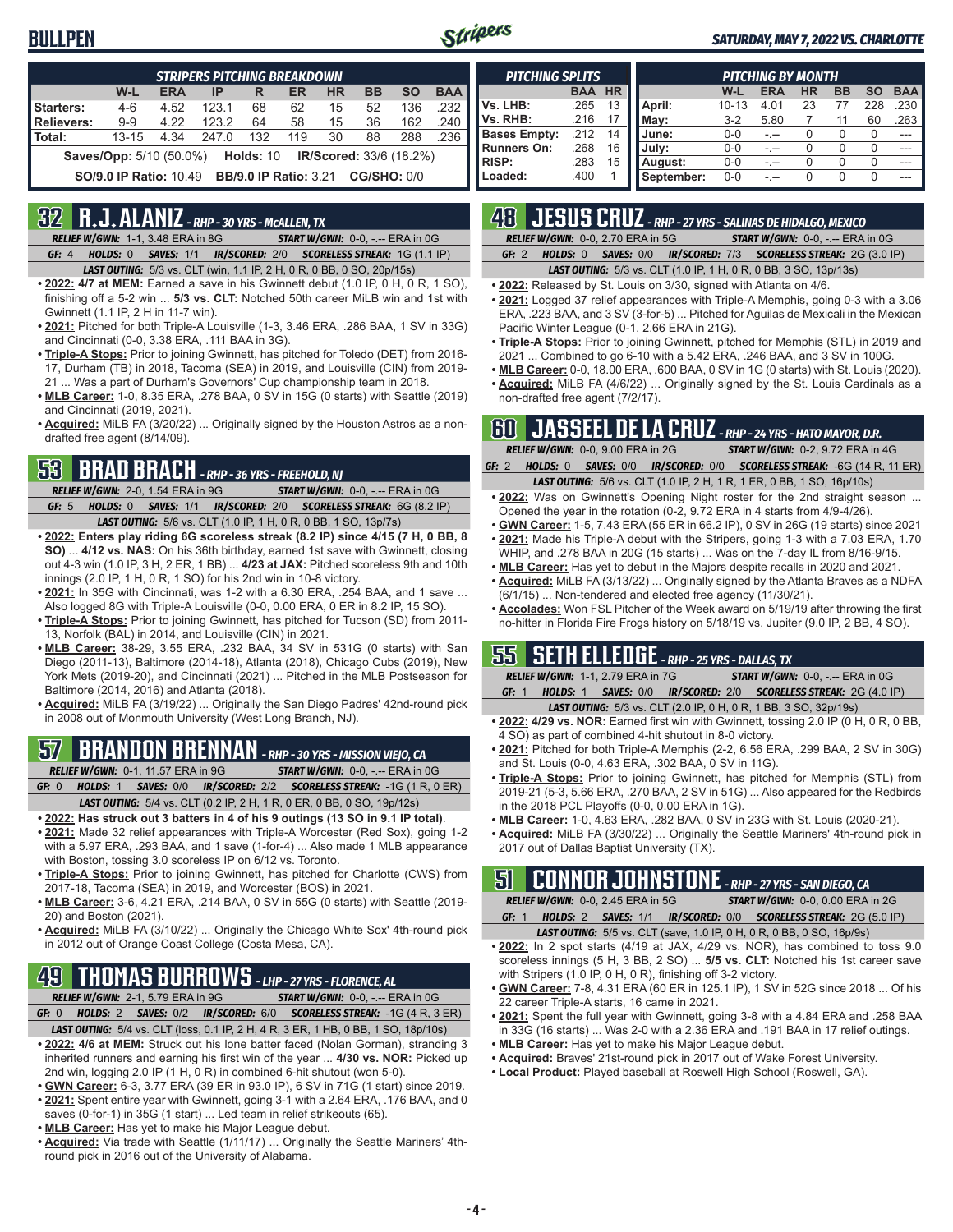# **39 NOLAN KINGHAM** *- RHP - 25 YRS - LAS VEGAS, NV*

**BULLPEN**

*RELIEF W/GWN:*0-0, 3.55 ERA in 7G *START W/GWN:*0-0, 0.00 ERA in 1G *GF:*0 *HOLDS:*0 *SAVES:*0/0 *IR/SCORED:*6/0 *SCORELESS STREAK:*-1G (3 ER) *LAST OUTING:*5/6 vs. CLT (1.0 IP, 4 H, 3 R, 3 ER, 0 BB, 2 SO, 25p/20s)

- **• 2022: 4/5-4/20:** Opened season with 5 consecutive scoreless outings, totaling 9.1 IP (3 H, 1 BB, 8 SO, .103 BAA) ... **4/30 vs. NOR:** Made spot start, pitching 4.0 innings (1 H, 1 BB, 2 SO) in combined 6-hit shutout (won 5-0).
- **• GWN Career:** 0-5, 7.43 ERA (38 ER in 46.0 IP), 0 SV in 15G (7 starts) since 2021. • 2021: Pitched for both Double-A Mississippi (6-1, 2.08 ERA, .225 BAA, 2 SV in 12G) and Gwinnett (0-5, 10.13 ERA, .365 BAA in 7G) ... Named Double-A South Pitcher of the Month for June (3-0, 0.83 ERA, 0.83 WHIP, .193 BAA in 5 starts) ... Served as the M-Braves' closer during the Double-A South Championship Series, going 3-for-3 in save chances (2.1 IP, 1 H, 0 R, 0 BB, 2 SO) ... Got the final 3 outs of Mississippi's 2-1 win over Montgomery in Game 5, clinching the title.
- **• MLB Career:** Has yet to make his Major League debut.
- **• Acquired:** Braves' 12th-round pick in 2018 out of the University of Texas.

## **58 DYLAN LEE** *- LHP - 27 YRS - DINUBA, CA*

- *RELIEF W/GWN:*0-1, 1.86 ERA in 9G *START W/GWN:*0-0, -.-- ERA in 0G
- *GF:*3 *HOLDS:*1 *SAVES:*0/0 *IR/SCORED:*2/0 *SCORELESS STREAK:*3G (3.0 IP) *LAST OUTING:*5/4 vs. CLT (1.0 IP, 0 H, 0 R, 0 BB, 2 SO, 15p/11s)
- **• 2022 w/ATL:** Recalled by the Braves on 4/19, did not pitch (optioned on 4/20).
- **• GWN Career:** 5-2, 1.60 ERA (10 ER in 56.1 IP), 1 SV in 44G since 2021.
- **• 2021:** Named Stripers' Most Outstanding Reliever (5-1, 1.54 ERA, .176 BAA, 1 SV in 35G) ... Led GWN relievers (min. 30.0 IP) in BAA, ranked 2nd in ERA.
- **• 2021 w/ATL:** Made his MLB debut with the Braves, logging 2G in relief in October (0-0, 9.00 ERA, .333 BAA) ... Also made his MLB Postseason debut (0-0, 6.00 ERA, .286 BAA in 3G, 1 start) ... Started Game 4 of the World Series vs. Houston on 10/30 (ND, 0.1 IP, 1 H, 1 ER, 2 BB, 1 SO), becoming the 1st pitcher in MLB history to make his 1st career start in the World Series.
- **• MLB Career:** 0-0, 9.00 ERA, .333 BAA, 0 SV in 2G (0 starts) with Atlanta (2021). **• Acquired:** MiLB FA (4/15/21) ... Originally the Miami Marlins' 10th-round pick in 2016 out of Fresno State University.

## **56 BRANDYN SITTINGER** *- LHP - 27 YRS - ELYRIA, OH*

*RELIEF W/GWN:*1-2, 6.94 ERA in 9G *START W/GWN:*0-0, -.-- ERA in 0G *GF:*1 *HOLDS:*1 *SAVES:*0/1 *IR/SCORED:*1/1 *SCORELESS STREAK:*-1G (1 ER)

- *LAST OUTING:*5/6 vs. CLT (1.0 IP, 1 H, 1 R, 1 ER, 1 HR, 0 BB, 3 SO, 16p/11s) **• 2022: 4/12 vs. NAS:** Earned his first win with Gwinnett (2.0 IP, 2 H, 0 R in 4-3 win)
- ...**4/12-4/19:** Had 3 straight 2.0-inning scoreless outings (6.0 IP, 5 H, 2 BB, 7 SO). • 2021: Split time between Double-A Amarillo (0-1, 3.94 ERA, .196 BAA, 1 SV in 12G) and Triple-A Reno (1-1, 4.24 ERA, .209 BAA, 4 SV in 23G) of the Arizona organization ... Also made his MLB debut (0-1, 7.71 ERA, .294 BAA, 0 SV in 5G).
- **• Triple-A Stops:** Prior to joining Gwinnett, had only pitched with Reno in 2021.
- **• MLB Career:** 0-1, 7.71 ERA, .294 BAA, 0 SV in 5G (0 starts) with Arizona (2021). **• Acquired:** MiLB FA (2/20/22) ... Originally the Detroit Tigers' 17th-round pick in 2016 out of Ashland University (Ashland, OH).

# **59 MICHAEL TONKIN** *- RHP - 32 YRS - GLENDALE, CA*

- *RELIEF W/GWN:*2-0, 3.52 ERA in 8G *START W/GWN:*0-0, -.-- ERA in 0G *GF:*6 *HOLDS:*0 *SAVES:*2/3 *IR/SCORED:*0/0 *SCORELESS STREAK:*2G (2.0 IP) *LAST OUTING:*5/5 vs. CLT (win, 1.0 IP, 0 H, 0 R, 0 BB, 3 SO, 13p/9s)
- **• 2022: 4/6 at MEM:** In his first outing in affiliated MiLB since 2019 (with Triple-A Reno), earned a save in his Stripers debut (1.0 IP, 1 H, 0 R, 1 SO in 5-3 win) ... **4/26 vs. NOR:** Earned first win with Gwinnett despite blown save (1.0 IP, 1 H, 1 ER, 1 HR, 2 SO) in 7-6 walk-off victory ... **5/5 vs. CLT:** Struck out all 3 batters faced to get the win in last-at-bat 3-2 triumph.
- **• 2021:** Pitched for the Long Island Ducks of the Atlantic League (2-1, 0.53 ERA, 9 SV in 16G), Tijuana of the Mexican League (2-1, 2.00 ERA in 6G), and Aguilas of the Dominican Winter League (1-0, 0.68 ERA in 13G).
- **• Triple-A Stops:** Before joining Gwinnett, pitched for Rochester (MIN) from 2013- 17, San Antonio (MIL) in 2019, and Reno (ARI) in 2019.
- **• MLB Career:** 3-3, 4.43 ERA, .269 BAA, 0 SV in 141G with Minnesota (2013-17).
- **• Acquired:** MiLB FA (1/11/22) ... Originally the Minnesota Twins' 30th-round pick in 2008 out of Palmdale High School (CA).

#### **54 NICK VINCENT** *- RHP - 35 YRS - RAMONA, CA RELIEF W/GWN:*0-2, 6.00 ERA in 7G *START W/GWN:*0-0, 0.00 ERA in 1G *GF:*2 *HOLDS:*2 *SAVES:*0/1 *IR/SCORED:*2/0 *SCORELESS STREAK:*3G (4.0 IP)

*LAST OUTING:*5/4 vs. CLT (1.0 IP, 1 H, 0 R, 0 BB, 0 SO, 11p/7s)

- **• 2022: 4/15 vs. NAS:** In his first Triple-A start since 2008 with Portland, tossed 2.0 scoreless IP (1 H, 1 BB, 4 SO) in an eventual 2-1 win ... **4/29 vs. NOR:** Struck out 4 over 2.0 hitless innings to finish 4-hit shutout in 8-0 win.
- **• 2021:** Opened the season with the Texas Rangers, pitching for Triple-A Round Rock (0-0, 4.11 ERA, .273 BAA in 15G) ... Released on 6/22 ... Signed by the Minnesota Twins on 6/23 and joined Triple-A St. Paul (3-1, 4.55 ERA, .228 BAA, 6 SV in 24G) ... Had his contract selected on 8/10 and logged 7G for the Twins (1-0, 0.71 ERA, .146 BAA, 0 SV).
- **• Triple-A Stops:** Prior to joining Gwinnett, has pitched for 7 Triple-A teams: Portland (SD, 2008), Tucson (SD, 2012-13), El Paso (SD, 2015), Sacramento (SF, 2019), Lehigh Valley (PHI, 2019), Round Rock (TEX, 2021), and St. Paul (MIN, 2021).
- **• MLB Career:** 23-23, 3.30 ERA, .236 BAA, 7 SV in 412G with San Diego (2012-15), Seattle (2016-18), San Francisco (2019), Philadelphia (2019), Miami (2020), and Minnesota (2021).
- **• Acquired:** MiLB FA (3/16/22) ... Originally the San Diego Padres' 18th-round pick in 2008 out of Cal State Long Beach.

## **45 WILLIAM WOODS** *- RHP - 23 YRS - TRENTON, TN*

|       | RELIEF W/GWN: 0-0, 0.00 ERA in 4G<br><b>START W/GWN: 0-0, -.-- ERA in 0G</b> |  |                                                                             |  |                                                                  |  |  |  |  |
|-------|------------------------------------------------------------------------------|--|-----------------------------------------------------------------------------|--|------------------------------------------------------------------|--|--|--|--|
| GF: 1 |                                                                              |  |                                                                             |  | HOLDS: 0 SAVES: 0/0 IR/SCORED: 1/0 SCORELESS STREAK: 4G (2.2 IP) |  |  |  |  |
|       |                                                                              |  | <b>LAST OUTING W/GWN:</b> 5/6 vs. CLT (0.0 IP, 0 H, 0 R, 0 BB, 0 SO, 2p/1s) |  |                                                                  |  |  |  |  |

- **• Prospecting:** Entering 2022, ranked the Braves' No. 21 prospect (MLB.com). **• 2022 w/ATL:** Recalled on 4/26 for his MLB debut after just 90.0 career MiLB
- innings ... **4/27 vs. CHC:** Became the 108th former Gwinnett player to debut in the Majors (1.0 IP, 0 H, 0 R, 1 BB, 1 SO, struck out Patrick Wisdom) ... **4/27-5/1:** Made 2 scoreless appearances (2.0 IP, 2 H, 1 BB, 2 SO) before being optioned on 5/1.
- **• 2022 in MiLB:** Opened with Mississippi, making his regular-season Double-A debut (0-1, 10.80 ERA, .318 BAA in 3G, 1 start) ... Promoted to Gwinnett on 4/19 ... **Has struck out 7 of 8 batters faced over 4G in Triple-A debut (2.2 IP)**.
- **• 2021:** Limited by injury to 5 starts between the FCL Braves (0-0, 0.00 ERA, .250 BAA in 1GS) and High-A Rome (0-1, 4.66 ERA, .270 BAA in 4GS) ... Didn't make his season debut until 8/19 ... Joined Mississippi on 9/18 and made 1 start during the Double-A South Championship Series (0-1, 6.00 ERA, 2 ER in 3.0 IP, 4 H, 2 BB, 4 SO), a 14-2 loss to Montgomery in Game 4.
- **• MLB Career:** 0-0, 0.00 ERA, .286 BAA, 0 SV in 2G with Atlanta (2022).
- **• Acquired:** Braves' 23rd-round pick in 2018 out of Dyersburg CC (TN).

|                |                                                                                                     | <b>BULLPEN USAGE (PITCHES THROWN IN LAST 7 GAMES)</b> |     |     |     |     |     |  |  |  |  |
|----------------|-----------------------------------------------------------------------------------------------------|-------------------------------------------------------|-----|-----|-----|-----|-----|--|--|--|--|
| <b>Pitcher</b> | 4/30                                                                                                | 5/1                                                   | 5/2 | 5/3 | 5/4 | 5/5 | 5/6 |  |  |  |  |
| Alaniz         |                                                                                                     |                                                       |     | 20  |     |     |     |  |  |  |  |
| <b>Brach</b>   |                                                                                                     | 11                                                    |     |     |     |     | 13  |  |  |  |  |
| <b>Brennan</b> |                                                                                                     | 20                                                    |     |     | 19  |     |     |  |  |  |  |
| <b>Burrows</b> | 27                                                                                                  |                                                       |     |     | 18  |     |     |  |  |  |  |
| Cruz           |                                                                                                     |                                                       |     | 13  |     |     |     |  |  |  |  |
| De La Cruz     |                                                                                                     | 32                                                    |     |     |     |     | 16  |  |  |  |  |
| Elledge        |                                                                                                     |                                                       |     | 32  |     |     |     |  |  |  |  |
| Johnstone      |                                                                                                     |                                                       |     |     |     | 16  |     |  |  |  |  |
| Kingham        | 42                                                                                                  |                                                       |     |     |     |     | 25  |  |  |  |  |
| Lee            | 14                                                                                                  |                                                       |     |     | 15  |     |     |  |  |  |  |
| Sittinger      | 14                                                                                                  |                                                       |     |     |     |     | 16  |  |  |  |  |
| Tonkin         | 18                                                                                                  |                                                       |     |     |     | 13  |     |  |  |  |  |
| Vincent        |                                                                                                     |                                                       |     |     | 11  |     |     |  |  |  |  |
| Woods          |                                                                                                     | $13$ (ATL)                                            |     |     |     |     | 2   |  |  |  |  |
|                | Italics = Pitches thrown for team other than Gwinnett<br><b>BOLD</b> = Pitches thrown in spot start |                                                       |     |     |     |     |     |  |  |  |  |

|                |        | <b>SCORELESS INNINGS STREAKS (15-PLUS INNINGS)</b> |              | <b>PITCHER AWARDS &amp; HONORS</b> |                   |              |  |  |
|----------------|--------|----------------------------------------------------|--------------|------------------------------------|-------------------|--------------|--|--|
| <b>Pitcher</b> | Length | <b>Dates</b>                                       | <b>Stats</b> | <b>Pitcher</b>                     | <b>Award/Date</b> | <b>Stats</b> |  |  |
|                |        |                                                    |              |                                    |                   |              |  |  |
|                |        |                                                    |              |                                    |                   |              |  |  |
|                |        |                                                    |              |                                    |                   |              |  |  |
|                |        |                                                    |              |                                    |                   |              |  |  |
|                |        |                                                    |              |                                    |                   |              |  |  |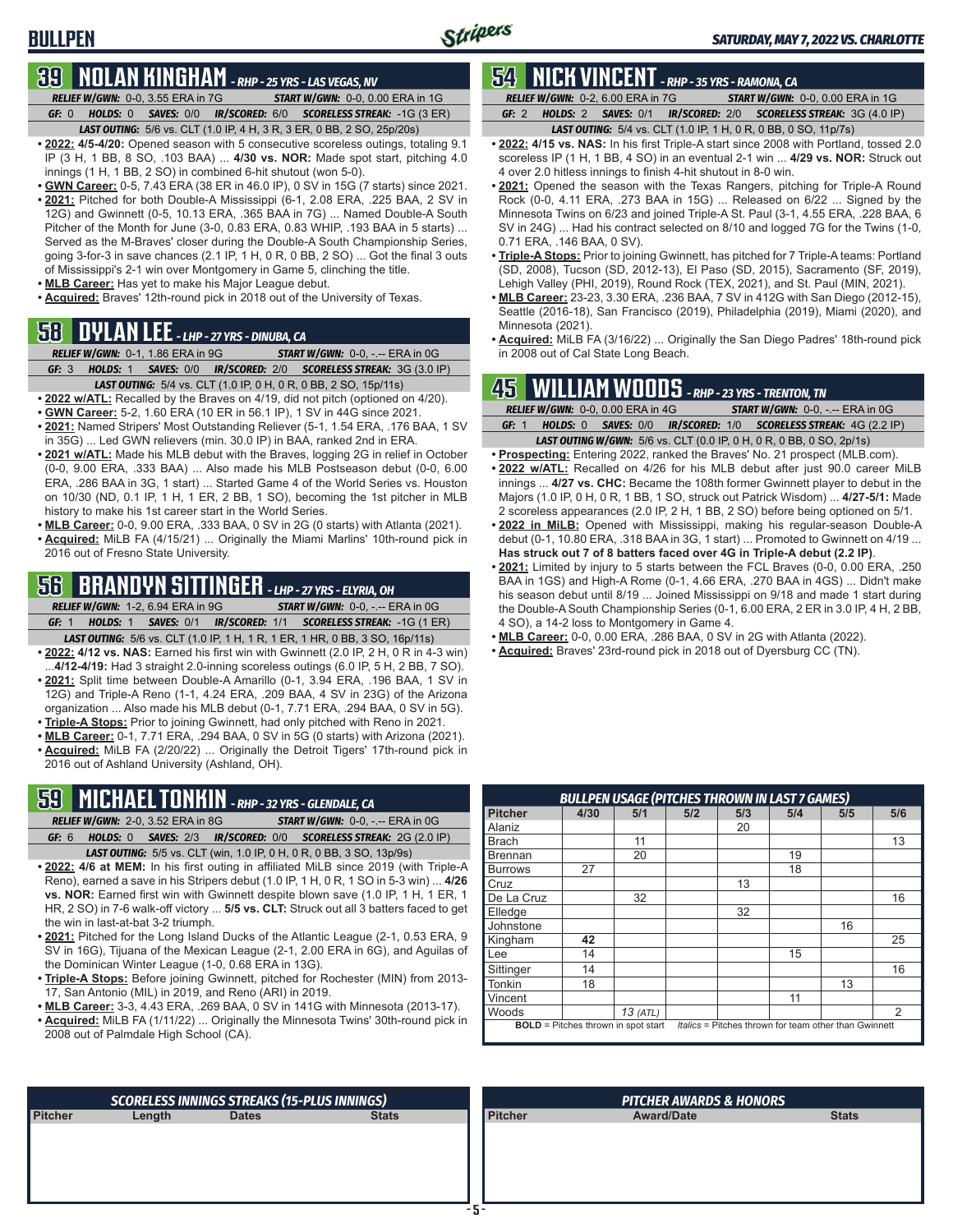#### Stripers **BATTERS** *SATURDAY, MAY 7, 2022 VS. CHARLOTTE TOTAL:* .252, 24 HR, .713 OPS *RISP:* .245, 5 HR, .680 OPS *RUNS/INNING: 1 2 3 4 5 6 7 8 9 X TOT Vs. LHP:* .253, 8 HR, .779 OPS *RISP/2O:* .256, 1 HR, .648 OPS **Stripers:** 16 23 26 6 16 7 10 8 10 2 124 *Vs. RHP:* .252, 16 HR, .693 OPS *LOADED:* .231, 0 HR, .543 OPS **Opponents:** 18 7 15 11 22 15 22 10 11 1 132

|                    |                          |    |                          |           |          |                          |                | <b>HOME RUNS</b> |              |                                               |                | <b>MULTI-GAMES</b> |                          |
|--------------------|--------------------------|----|--------------------------|-----------|----------|--------------------------|----------------|------------------|--------------|-----------------------------------------------|----------------|--------------------|--------------------------|
| Player             | 1 <sub>R</sub>           | 2R | 3R                       | <b>GS</b> | Tot.     |                          | Off LH Off RH  | Team W-L         | Career w/GWN | <b>Last HR with Gwinnett (Regular Season)</b> | <b>Hit</b>     | <b>RBI</b>         | <b>HR</b>                |
| Acuña Jr.          |                          |    |                          |           |          |                          |                | $0 - 0$          | 10 HR        | 4/17/18 vs. SWB, 2R (LH Josh Rogers)          | 3              |                    |                          |
| Casteel            | 3                        |    | ۰                        |           | 3        |                          | 2              | $1 - 2$          | <b>11 HR</b> | 4/23/22 at JAX, 1R (RH Jeff Brigham)          |                |                    |                          |
| Contreras          | $\overline{\phantom{0}}$ |    | ۰                        |           |          |                          |                | $0 - 0$          | 9 HR         | 9/7/21 at COL, 1R (LH Kirk McCarty)           | 4              |                    | $\overline{\phantom{a}}$ |
| Dean               |                          |    |                          |           |          |                          |                | $0 - 0$          | 0 HR         |                                               | 3              | 2                  |                          |
| Demeritte          |                          |    |                          |           | 2        |                          | $\overline{2}$ | $0 - 2$          | 43 HR        | 4/14/22 vs. NAS, 2R (RH Jason Alexander)      | 3              | 2                  |                          |
| DeShields          | $\overline{\phantom{0}}$ |    |                          |           |          | $\overline{\phantom{0}}$ |                | $0 - 0$          | 0 HR         |                                               | 5              | $\overline{2}$     | ۰                        |
| Dickerson          | $\overline{\phantom{0}}$ | ۰  | $\overline{\phantom{a}}$ |           | -        |                          |                | $0 - 0$          | 0 HR         |                                               |                |                    | ۰                        |
| Goins              |                          |    |                          |           |          |                          |                | $0 - 0$          | 6 HR         | 9/14/21 vs. NAS, 1R (RH Josh Lindblom)        |                |                    |                          |
| Gonzalez           | ۰.                       |    | -                        |           |          | -                        |                | $0 - 0$          | 0 HR         |                                               | $\overline{2}$ |                    | ۰                        |
| Gosselin           | $\overline{a}$           |    |                          |           |          |                          |                | $1 - 0$          | 13 HR        | 4/23/22 at JAX. 2R (RH Huascar Brazoban)      | 6              |                    |                          |
| Jenista            | 3                        |    |                          |           |          |                          | 3              | $3-0$            | 4 HR         | 4/12/22 vs. NAS, 1R (LH Rex Brothers)         | 5              | 2                  |                          |
| Nogowski           | ۰.                       |    | $\overline{\phantom{a}}$ |           |          |                          |                | $1 - 0$          | $1$ HR       | 4/12/22 vs. NAS, 2R (RH Caleb Boushley)       | 5              | 3                  | ۰                        |
| H. Perez           |                          |    |                          |           |          |                          |                | $1 - 0$          | 1 HR         | 4/30/22 vs. NOR. 1R (RH Marcos Diplan)        | $\overline{2}$ |                    |                          |
| Shewmake           | 2                        |    |                          |           | $\Omega$ |                          |                | $2 - 0$          | 2 HR         | 4/27/22 vs. NOR, 1R (RH Matt Vogel)           | 6              |                    |                          |
| <b>Tromp</b>       | 2                        | 2  |                          |           | 5        | 2                        | 3              | $1 - 3$          | <b>5 HR</b>  | 5/6/22 vs. CLT, 1R (RH Davis Martin)          | 5              | 2                  |                          |
| Tucker             |                          |    |                          |           |          |                          |                | $0 - 1$          | 1 HR         | 5/6/22 vs. CLT, 1R (RH Davis Martin)          | 6              | 2                  |                          |
| Valaika            |                          | 2  |                          |           | 3        | $\overline{2}$           |                | $3 - 0$          | 3 HR         | 5/3/22 vs. CLT, 1R (LH Wes Benjamin)          | 9              | 6                  |                          |
| <b>Naters</b>      |                          | ۰  | ۰                        |           |          |                          |                | $1 - 0$          | 14 HR        | 5/3/22 vs. CLT. 1R (LH Wes Benjamin)          |                |                    |                          |
| $\parallel$ Total: | 14                       | 8  | $\overline{2}$           | 0         | 24       |                          |                |                  |              |                                               |                |                    |                          |

**Back-to-Back Homers (1x) Leadoff (Game) Homers (1x): Walk-Off Homers (0x):**

Nogowski (2R) / Jenista, 4/12 vs. NAS (2nd Inning) Waters (5/3 vs. CLT) None

| <b>STRIPERS BATTING BY MONTH</b> |            |    |    |    |           |            |           |            |            |            |
|----------------------------------|------------|----|----|----|-----------|------------|-----------|------------|------------|------------|
|                                  | <b>AVG</b> | G  | 2B | 3B | <b>HR</b> | <b>RBI</b> | <b>SB</b> | <b>OBP</b> | <b>SLG</b> | <b>OPS</b> |
| April:                           | .249       | 23 | 39 | 4  | 17        | 85         | 22        | .321       | .377       | .698       |
| May:                             | .267       | 5  | 9  | 0  |           | 27         | 2         | .335       | .448       | .783       |
| June:                            |            |    |    |    |           |            |           |            |            |            |
| July                             |            |    |    |    |           |            |           |            |            |            |
| August:                          |            |    |    |    |           |            |           |            |            |            |
| September:                       |            |    |    |    |           |            |           |            |            |            |

| <b>SO</b> | <b>BB</b> | <b>RBI</b> | <b>HR</b> | 3B | <b>PINCH HITTERS</b><br>2B | н | R | AB | AVG.  | Player    |
|-----------|-----------|------------|-----------|----|----------------------------|---|---|----|-------|-----------|
|           | 0         | 0          | $\Omega$  | 0  | 0                          |   | 0 |    | 1.000 | Contreras |
|           |           | 0          | O         | 0  | 0                          | 0 | 0 |    | .000  | Jenista   |
|           | 0         | 0          | 0         | 0  | 0                          | 1 | 0 | 2  | .500  | Totals:   |
|           |           |            |           |    |                            |   |   |    |       |           |
|           |           |            |           |    |                            |   |   |    |       |           |
|           |           |            |           |    |                            |   |   |    |       |           |
|           |           |            |           |    |                            |   |   |    |       |           |

| 9 |  |  | RYAN CASTEEL -C - 30 YRS - CHATTANOOGA, TN |
|---|--|--|--------------------------------------------|
|   |  |  |                                            |

*SEASON WITH GWN:*.179, 3 HR, 5 RBI, 0 SB, .778 OPS *HIT STREAK:* 2G (3-9)

*5/6 vs. CLT:*DNP *CLT SERIES:* .--- (0-0) **• 2022:** Of his 5 hits, 3 are solo homers (4/9 at MEM, 4/14 vs. NAS, 4/23 at JAX) ... **4/30 vs. NOR:** Tallied his first triple with Gwinnett (1-for-4, 2 RBI).

- **• GWN Career:** .217 (40-for-184), 6 2B, 1 3B, 11 HR, 33 RBI in 76G since 2021.
- **• 2021:** Spent the entire year with Gwinnett, batting .224 (6 2B, 8 HR, 13 R, 28 RBI, .716 OPS) in 68G ... Led the club in pinch-hit at-bats (28) and hits with the bases loaded (4-for-6, .667, 2 2B, 1 HR, 12 RBI, 2.125 OPS).
- **• Triple-A Stops:** Prior to Gwinnett, played for Albuquerque (COL) from 2015-16.
- **• MLB Career:** Has yet to make his Major League debut.
- **• Acquired:** MiLB FA (11/29/21) ... On his 3rd contract with Atlanta (also signed on 1/24/19 and 3/14/21) ... Originally the Colorado Rockies' 17th-round pick in 2010 out of Cleveland State Community College (Cleveland, TN).

# **26 DELINO DESHIELDS JR.** *- OF - 29 YRS - EASTON, MD*

*SEASON WITH GWN:*.254, 0 HR, 7 RBI, 6 SB, .691 OPS *HIT STREAK:* -2G (0-6)

- *5/6 vs. CLT:*0-3 *CLT SERIES:* .154 (2-13), 2 RBI, SB **• 2022: 4/21-5/5:** Posted 11G on-base streak (.289, 11-for-38, 2 2B, 7 R, 6 RBI, 3 SB, 8 BB, .417 OBP).
- **• 2021:** Played in the Texas, Boston, and Cincinnati orgs ... Spent time with Round Rock (TEX) and Worcester (BOS) in Triple-A (.252, 13 2B, 2 3B, 6 HR, 22 RBI, 21 SB in 84G) ... Finished with the Reds (.255, 5 2B, 1 HR, 6 RBI, 2 SB in 25G).
- **• Triple-A Stops:** Prior to joining Gwinnett, played for Round Rock (TEX, 2015-16, 2018, 2021), Nashville (TEX, 2019), and Worcester (BOS, 2021).
- **• MLB Career:** .246, 81 2B, 19 3B, 19 HR, 139 RBI, 111 SB in 601G with Texas (2015-19), Cleveland (2020), and Cincinnati (2021) ... Played for Texas (2015) and Cleveland (2020) in MLB Postseason (.290, 3 2B, 2 RBI, 1 SB in 7G).
- **• Acquired:** MiLB FA (4/5/22) after being released by Miami (4/3/22) ... Originally the Texas Rangers' 1st-round pick (3rd overall) in 2014 out of Woodward Academy (College Park, GA).
- **• Bloodlines:** Is the son of Delino DeShields, 13-year MLB infielder (MON, LAD, STL, BAL, CHC) from 1990-2002 ... Finished 2nd in NL R.O.Y. voting in 1990.

# **30 ALEX DICKERSON** *- OF - 31 YRS - POWAY, CA*

*SEASON WITH GWN:*.167, 0 HR, 0 RBI, 0 SB, .472 OPS *HIT STREAK:* 1G (1-4) *5/6 vs. CLT:*1-4 *CLT SERIES:* .083 (1-12)

- **• 2022 w/ATL:** Was on the Braves' Opening Day roster, hit .121 (4-for-33, 1 HR, 3 R, 2 RBI) in 13G ... DFA'd on 4/28, outrighted to Gwinnett on 4/30.
- **• 2021:** Logged 111G with San Francisco (.233, 10 2B, 2 3B, 13 HR, 38 RBI, 1 SB, .724 OPS) ... Set MLB career highs in games, hits (66), homers, and RBI ... Also played 11G with Triple-A Sacramento (.289, 3 2B, 2 HR, 4 RBI).
- **• Triple-A Stops:** Prior to joining Gwinnett, played for El Paso (SD, 2015-16, 2019) and Sacramento (2019, 2021) ... Was PCL Rookie of the Year and Postseason All-Star in 2015 (.307, 36 2B, 9 3B, 12 HR, 82 R, 71 RBI, .877 OPS in 125G).
- **• MLB Career:** .255, 49 2B, 8 3B, 40 HR, 132 RBI, 7 SB, .785 OPS in 339G with San Diego (2016, 2019), San Francisco (2019-21), and Atlanta (2022) ... Made MLB Postseason debut with Giants in 2021 (.000, 0-for-4 in 4G).
- **• Acquired:** MLB FA (3/16/22) ... Originally the Pittsburgh Pirates' 3rd-round pick in 2011 out of the University of Indiana.

# **1 RYAN GOINS** *- INF - 34 YRS - TEMPLE, TX*

*SEASON WITH GWN:*.104, 0 HR, 1 RBI, 0 SB, .252 OPS *HIT STREAK:* -2G (0-6) *5/6 vs. CLT:*0-3 *CLT SERIES:* .111 (1-9)

- **• GWN Career:** .210 (77-for-367), 11 2B, 1 3B, 6 HR, 36 RBI in 110G since 2021. **• 2021:** Spent the entire year with Gwinnett, batting .233 (9 2B, 1 3B, 6 HR, 27 R,
- 35 RBI, 3 SB, .635 OPS) in 91G. **• Triple-A Stops:** Prior to joining Gwinnett, played for Buffalo (TOR) from 2013-16, Lehigh Valley (PHI) in 2018, and Charlotte (CWS) in 2019 ... Was an International League Midseason All-Star with Charlotte in 2019.
- **• MLB Career:** .228, 71 2B, 12 3B, 22 HR, 158 RBI in 555G with Toronto (2013-17), Kansas City (2018), Chicago White Sox (2019-20) ... Played for Toronto in 2015- 16 Postseasons (.146, 1 HR, 5 RBI in 14G).
- **• Acquired:** MiLB FA (3/13/22), his 2nd deal with Atlanta (also signed on 2/25/21) ... Originally the Toronto Blue Jays' 4th-round pick in 2009 out of Dallas Baptist University (Dallas, TX).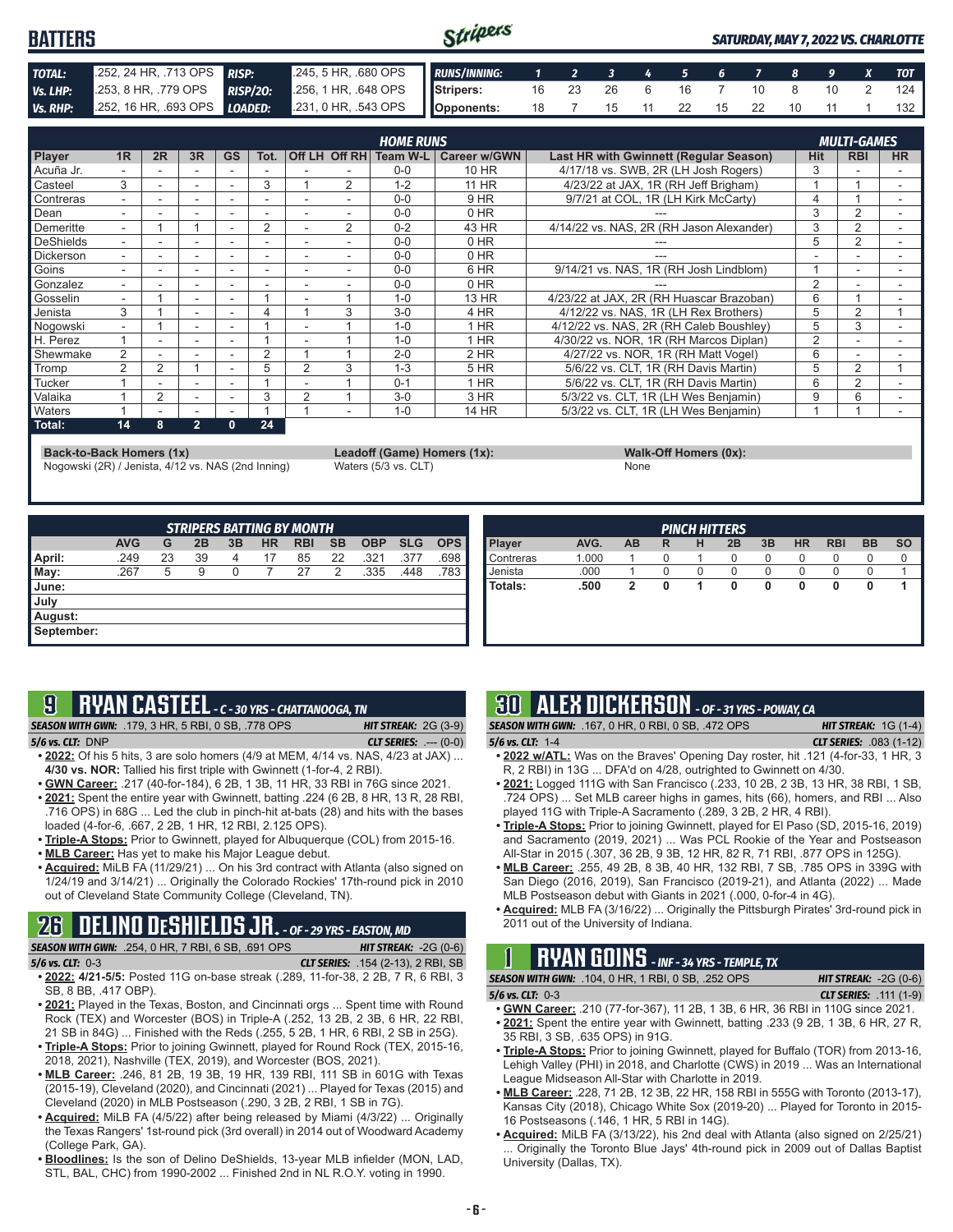# **5 PHIL GOSSELIN** *- INF - 33 YRS - BRYN MAWR, PA*

*SEASON WITH GWN:*.286, 1 HR, 8 RBI, 1 SB, .757 OPS *HIT STREAK:* 3G (4-11)

*5/6 vs. CLT:*1-3 *CLT SERIES:* .364 (4-11)

- **• 2022: Enters play riding 10G on-base streak (.326, 14-for-43, 3 2B, 1 HR, 6 R, 5 RBI, 1 SB, 3 BB, .362 OBP)** ... **4/5-4/20:** Posted 11-game on-base streak (.263, 10-for-38, 8 BB, .396 OBP) ... **4/23 at JAX:** Blasted 2-run HR (1), his first with Gwinnett since 8/25/18 at CLT, went 1-for-4 with season-high 3 RBI.
- **• GWN Career:** .294 (279-for-948), 55 2B, 9 3B, 13 HR, 90 RBI, 8 SB in 258G from 2013-14, 2018, and 2022 ... Set Gwinnett record for single-season batting average in 2014 (.344), earning team MVP and IL Postseason All-Star honors.
- **• 2021:** Spent the entire year with the LA Angels, batting .261 (14 2B, 7 HR, 47 RBI, 4 SB) in 104G ... His 90 hits were an MLB career high.
- **• Triple-A Stops:** In addition to Gwinnett, has also played for Reno (ARI) in 2015, Round Rock (TEX) in 2017, Indianapolis (PIT) in 2017, Louisville (CIN) in 2018, and Lehigh Valley (PHI) in 2019.
- **• MLB Career:** .261, 49 2B, 2 3B, 17 HR, 101 RBI, 11 SB in 463G with Atlanta (2013-15), Arizona (2015-16), Texas (2017), Pittsburgh (2017), Cincinnati (2018), Philadelphia (2019-20), and LA Angels (2021).
- **• Acquired:** MiLB FA (3/19/22) ... Originally the Atlanta Braves' 5th-round pick in 2010 out of the University of Virginia ... Traded to Arizona in the deal that brought in RHP Touki Toussaint (6/20/15).

# **18 GREYSON JENISTA** *- OF - 25 YRS - LAWRENCE, KS*



- **• 2022: Enters play riding 9G on-base streak (.321, 9-for-28, 1 2B, 8 R, 2 RBI, 8 BB, .459 OBP)** ... **4/7 at MEM:** Tallied his first career Triple-A hit and RBI with a solo homer to deep CF (2-for-4, RBI) ... **4/12 vs. NAS:** Notched his 2nd career multi-homer game (1st in Triple-A) with pair of solo blasts (#3-4, 2-for-3, 2 RBI).
- **• 2021:** Spent the entire year with Double-A Mississippi, batting .216 (7 2B, 2 3B, 19 HR, 45 R, 42 RBI, 7 SB, .808 OPS) in 89G ... Ranked among Double-A South leaders in homers (6th), walks (7th, 51), slugging (10th, .465), and OPS (10th) ... In the Double-A South Championship Series, hit .167 (3 HR, 3 RBI) in 5G ... His solo homer in Game 5 on 9/26 vs. Montgomery was the difference in a 2-1 win.
- **• Triple-A Stops:** Is making his Triple-A debut in 2022. **• MLB Career:** Has yet to make his Major League debut.
- **• Acquired:** Braves' 2nd-round pick in 2018 out of Wichita State University (KS).

## **28 JOHN NOGOWSKI** *- INF - 29 YRS - TALLAHASSEE, FL SEASON WITH GWN:*.206, 1 HR, 10 RBI, 2 SB, .603 OPS *HIT STREAK:* -2G (0-7)

*5/6 vs. CLT:*DNP *CLT SERIES:* .000 (0-7)

- **• 2022: 4/12 vs. NAS:** Belted Gwinnett's first homer at Coolray Field this year (2 run), finished 2-for-3 with 2 RBI.
- **• 2021:** Played for 3 different Triple-A Teams (Memphis, Indianapolis, Sacramento) and 2 different MLB teams (St. Louis, Pittsburgh) ... Combined to bat .211 (7 2B, 6 HR, 29 RBI, 6 SB) in 64G in MiLB ... In 52G in MLB, hit .233 (7 2B, 1 HR, 14 RBI).
- **• Triple-A Stops:** Prior to joining Gwinnett, has played for Memphis (STL) in 2019 and 2021, Indianapolis (PIT) in 2021, and Sacramento (SF) in 2021.
- **• MLB Career:** .233, 7 2B, 0 3B, 1 HR, 14 RBI, 0 SB in 52G with St. Louis (2020-21) and Pittsburgh (2021).
- **• Acquired:** Claimed from San Francisco in the 2021 Rule 5 Draft ... Originally the Oakland Athletics' 34th-round pick in 2014 out of Florida State University.

*SEASON WITH GWN:*.261, 1 HR, 2 RBI, 1 SB, .724 OPS *HIT STREAK:* -1G (0-4)

- *5/6 vs. CLT:*DNP *CLT SERIES:* .167 (2-12), RBI **• 2022:** Played 3G with Tijuana of the Mexican League (.231, 1 2B, 1 HR, 3 RBI) before being signed by Atlanta and joining Gwinnett on 4/29.
- **• 2021:** Made Washington's Opening Day roster, but hit .053 in 10G before being DFA'd on 5/4 ... Signed MiLB deal with Milwaukee on 5/7 ... Played 23G with Nashville (.357, 6 2B, 3 HR, 18 RBI, 4 SB) before being released on 7/4 ... Won MVP of the Venezuela Winter League (.296, 6 HR, 22 RBI in 31G with Aragua).
- **• Triple-A Stops:** Prior to joining Gwinnett, has played for Toledo (DET, 2013-14), Colorado Springs (MIL, 2016), San Antonio (MIL, 2019), and Nashville (MIL, 2021) ... Won IL Player of the Week once with the Mud Hens (6/16/14).
- **• MLB Career:** .250, 74 2B, 11 3B, 45 HR, 180 RBI, 69 SB, .662 OPS in 651G with Detroit (2012-15), Milwaukee (2015-19), Chicago Cubs (2020), and Washington (2021) ... Played in 13 MLB Postseason games with Detroit (2013-14) and Milwaukee (2018), batting .188 (3-for-16, 2 2B, 2 RBI, 2 SB).
- **• Acquired:** MiLB FA (4/28/22) ... Originally signed by the Detroit Tigers as a NDFA out of Venezuela (5/14/19).

# **8 BRADEN SHEWMAKE** *- INF - 24 YRS - WYLIE, TX*

*SEASON WITH GWN:*.270, 2 HR, 4 RBI, 3 SB, .708 OPS *HIT STREAK:* 1G (1-4) *5/6 vs. CLT:*1-4 *CLT SERIES:* .111 (1-9)

- - **• Prospecting:** Entering 2022, ranked the Braves' No. 6 prospect by MLB.com. **• 2022: 4/5 at MEM:** Went 2-for-4 with a stolen base in his Triple-A debut ... **4/6 at MEM:** Blasted his first career Triple-A homer (solo) in 3-for-5 effort ... **4/27 vs. NOR:** Belted his first Coolray Field homer (solo, #2, 1-for-5, 1 RBI) ... **4/28 vs. NOR:** Notched the 3rd multi-steal game of his career (2 SB, 2-for-4, 2B, R).
	- **• 2021:** Spent the entire year with Double-A Mississippi, batting .228 (14 2B, 3 3B, 12 HR, 40 R, 40 RBI, 4 SB, .672 OPS) in 83G ... In the Double-A South Championship Series, hit .100 (2 R, 1 RBI) in 5G ... Named by MiLB.com as a Braves Organization All-Star.
	- **• Triple-A Stops:** Is making his Triple-A debut in 2022.
	- **• MLB Career:** Has yet to make his Major League debut.
	- **• Acquired:** Braves' 1st-round pick (21st overall) in 2019 out of Texas A&M.

# **14 CHADWICK TROMP** *- C - 26 YRS - ORANJESTAD, ARUBA*

*SEASON WITH GWN:*.353, 5 HR, 13 RBI, 0 SB, 1.088 OPS *HIT STREAK:* 9G (13-33) *5/6 vs. CLT:*1-3, HR, R, RBI *CLT SERIES:* .462 (6-13), 4 HR, 9 RBI

- **• 2022: Enters play riding 9G hitting streak (.394, 13-for-33, 2 2B, 4 HR, 12 RBI, 1.235 OPS) and 7G RBI streak (1 game shy of tying club record), both are the longest active streaks in IL** ... **4/5 at MEM:** Tallied Gwinnett's first homer and RBI of the year (solo) in 2-1 loss (2-for-4) ... DFA'd by Atlanta on 4/12, outrighted on 4/19 ... **5/3 vs. CLT:** Notched his 4th career 2-homer game with a pair of 2-run blasts (#2-3), finished with a season-high 4 RBI (2-for-3) ... **5/5 vs. CLT:** Hit 2-out 8th-inning double for GWRBI in 3-2 last-at-bat win.
- **• GWN Career:** .309 (21-for-68), 3 2B, 0 3B, 5 HR, 13 RBI, 0 SB in 19G since 2021.
- **• 2021:** Played 55G with Triple-A Sacramento (.224, 12 2B, 6 HR, 24 RBI) and 9G with San Francisco (.222, 1 HR, 2 RBI) ... DFA'd on 9/18, claimed by Atlanta on 9/21 ... Joined Gwinnett and hit .176 (0 XBH, 0 RBI) in 5G.
- **• Triple-A Stops:** Prior to joining Gwinnett, has played for Louisville (CIN) in 2015 and 2018-19, and Sacramento (SF) in 2021.
- **• MLB Career:** .215, 1 2B, 0 3B, 5 HR, 12 RBI, 0 SB in 33G with San Francisco (2020-21).
- **• Acquired:** Claimed off waivers from San Francisco (9/21/21) ... Originally signed by the Cincinnati Reds as a NDFA (1/24/13) out of Aruba.

# **17 PRESTON TUCKER** *- OF - 31 YRS - TAMPA, FL*

*SEASON WITH GWN:*.324, 1 HR, 9 RBI, 0 SB, .863 OPS *HIT STREAK:* 5G (8-17)

- *5/6 vs. CLT:*1-3, HR, R, RBI, BB *CLT SERIES:* .462 (6-13), HR, 2 RBI **• 2022: In 13G since 4/18, batting .375 (18-for-48, 4 2B, 1 HR, 9 R, 8 RBI, .950 OPS)** ... **4/9 at MEM:** In his first affiliated game since 5/7/19 with Triple-A Charlotte, went 2-for-3 (2B, R, RBI) ... **5/6 vs. CLT:** Blasted 1st career homer with Gwinnett in his 36th game with the club (solo, off RHP Davis Martin).
- **• GWN Career:** .289 (37-for-128), 10 2B, 1 3B, 1 HR, 15 RBI in 36G since 2018. **• 2021:** Played for Kia of the KBO (.237, 24 2B, 1 3B, 9 HR, 59 RBI in 127G), his
- 3rd-straight season with the club (hit .284 with 50 HR in 364G from 2019-21). **• Triple-A Stops:** Has played for 5 teams in all, including Oklahoma City (HOU,
- 2014), Fresno (HOU, 2015-17), Gwinnett (ATL, 2018), Louisville (CIN, 2018), and Charlotte (CWS, 2019).
- **• MLB Career:** .222, 38 2B, 1 3B, 23 HR, 68 RBI in 243G with Houston (2015-16), Cincinnati (2018), and Atlanta (.240, 4 HR, 22 RBI in 80G in 2018) ... Played in the 2015 MLB Postseason with Houston (0-for-2 in 3G).<br>• Acquired: MiLB FA (3/31/22) ... Is 2nd stint with Atlanta (2018) ... Originally the
- **EXECT ON A PEREZ INF-31 YRS VILLA DE CURA, VENEZUELA**<br>ASON WITH GWN: .261, 1 HR, 2 RBI, 1 SB, .724 OPS **HIT STREAK: -1G** (0-4)

# **4 PAT VALAIKA** *- INF - 29 YRS - VALENCIA, CA*

*SEASON WITH GWN:*.281, 3 HR, 20 RBI, 1 SB, .798 OPS *HIT STREAK:* -1G (0-4) *5/6 vs. CLT:*0-4 *CLT SERIES:* .250 (4-16), HR, 3 RBI

- **• IL Leaderboard:** Entering 5/7, ranks in doubles (T-7th, 8) and RBI (T-11th, 20). **• 2022: 4/6 at MEM:** Crushed go-ahead 2-run HR (1) in 5-3 win (2-for-5, 2 RBI) ... **4/7 at MEM:** Fell triple shy of the cycle (3-for-4, 2-run HR, 3 RBI) in 5-2 win ... **4/26 vs. NOR:** Hit walk-off sac fly in 9th for 7-6 win (2-for-3, 2 R, RBI) ... **4/23-5/5:** In 10G, hit .341 (14-for-41, 5 2B, 1 HR, 9 R, 11 RBI, .928 OPS).
- **• 2021:** Split year between Baltimore (.201, 8 2B, 5 HR, 25 RBI, 1 SB in 91G) and Triple-A Norfolk (.225, 1 2B, 2 HR, 7 RBI in 22G).
- **• Triple-A Stops:** Prior to joining Gwinnett, has played for Albuquerque (COL) from 2016-19 and Norfolk (BAL) in 2021 ... Was Pacific Coast League All-Star in 2019.
- **• MLB Career:** .221, 34 2B, 1 3B, 30 HR, 92 RBI, 1 SB in 374G with Colorado (2016-19) and Baltimore (2020-21) ... Played in the MLB Postseason with the Rockies in 2017 and 2018 (.500, 1-for-2, 1 2B in 2G).
- **• Acquired:** MiLB FA (3/18/22) ... Originally the Colorado Rockies' 9th-round pick in 2013 out of UCLA.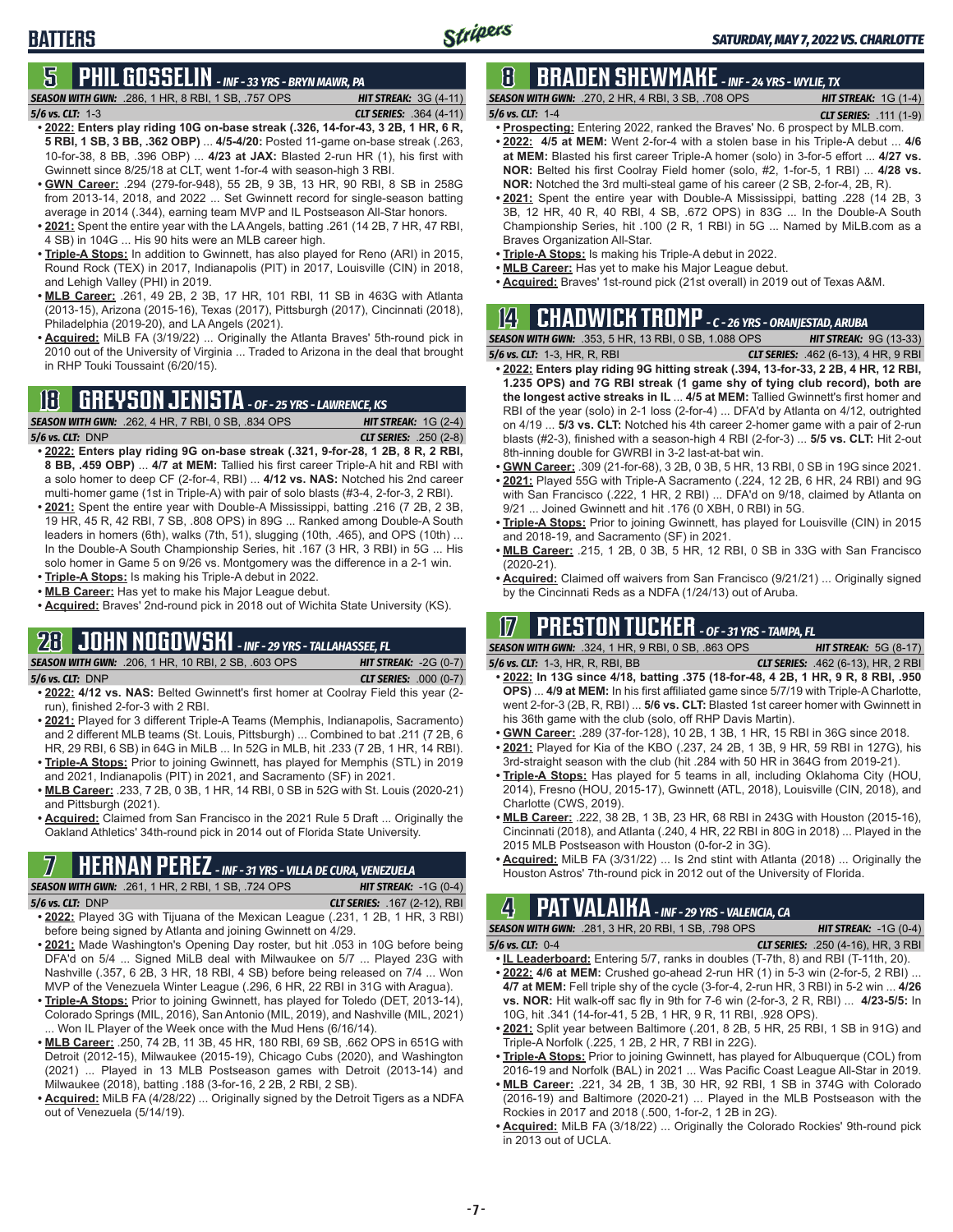**Player Length/Dates** 

# **11 DREW WATERS** *- OF - 23 YRS - ATLANTA, GA*

*SEASON WITH GWN:*.500, 1 HR, 2 RBI, 0 SB, 1.375 OPS *HIT STREAK:* -1G (0-4) *5/6 vs. CLT:*0-4 *CLT SERIES:* .500 (4-8), HR, 2 RBI

**BATTERS**

**• Prospecting:** Entering 2022, ranked the Braves' No. 3 prospect by MLB.com.

- **• 2022:** Began the season on Gwinnett's 7-day Injured List ... Joined High-A Rome for rehab assignment on 4/28 (.364, 4-for-11, 1 2B, 1 HR, 2 RBI in 3G) ... **5/3 vs. CLT:** In his first game off the IL, blasted a leadoff HR (3rd career leadoff HR with GWN) on the game's first pitch and finished 4-for-4 (2 R, 2 RBI).
- **• GWN Career:** .250 (130-for-519), 27 2B, 1 3B, 14 HR, 89 R, 50 RBI, 31 SB in 131G since 2019 ... Also logged 4G in 2019 Playoffs (.188, 1 2B, 1 SB).
- **• 2021:** Spent the entire year with Gwinnett, batting .240 (22 2B, 1 3B, 11 HR, 70 R, 37 RBI, 28 SB) in 103G ... Ranked among Triple-A East leaders in runs (T-4th) and steals (5th) ... Led all Triple-A East hitters in extra-base hits in July with 17 (.301, 11 2B, 1 3B, 5 HR, 23 R, 17 RBI, .924 OPS in 24G) ... Played for the NL Team in the SiriusXM All-Star Futures Game on 7/11 in Denver, CO (1-for-1, BB) ... Received Gwinnett's Community Service Award on 10/2.
- **• MLB Career:** Has yet to make his Major League debut.
- **• Award Winner:** Was the Double-A Southern League's Most Valuable Player and Batting Champion in 2019 (.319, 35 2B, 9 3B, 5 HR, 63 R, 41 RBI, 13 SB in 108G with Mississippi) ... Also earned M-Braves' co-Player of the Year for 2019.
- **• Acquired:** Braves' 2nd-round pick (41st overall) in 2017 out of Etowah High School (Woodstock, GA).

|        | <b>ON-BASE STREAKS (15-PLUS GAMES)</b> |              |
|--------|----------------------------------------|--------------|
| Player | Length/Dates                           | <b>Stats</b> |
|        |                                        |              |
|        |                                        |              |
|        |                                        |              |
|        |                                        |              |
|        |                                        |              |

*HITTING STREAKS (10-PLUS GAMES)*

| <b>HITTER AWARDS &amp; HONORS</b> |                   |              |  |
|-----------------------------------|-------------------|--------------|--|
| <b>Player</b>                     | <b>Award/Date</b> | <b>Stats</b> |  |
|                                   |                   |              |  |
|                                   |                   |              |  |
|                                   |                   |              |  |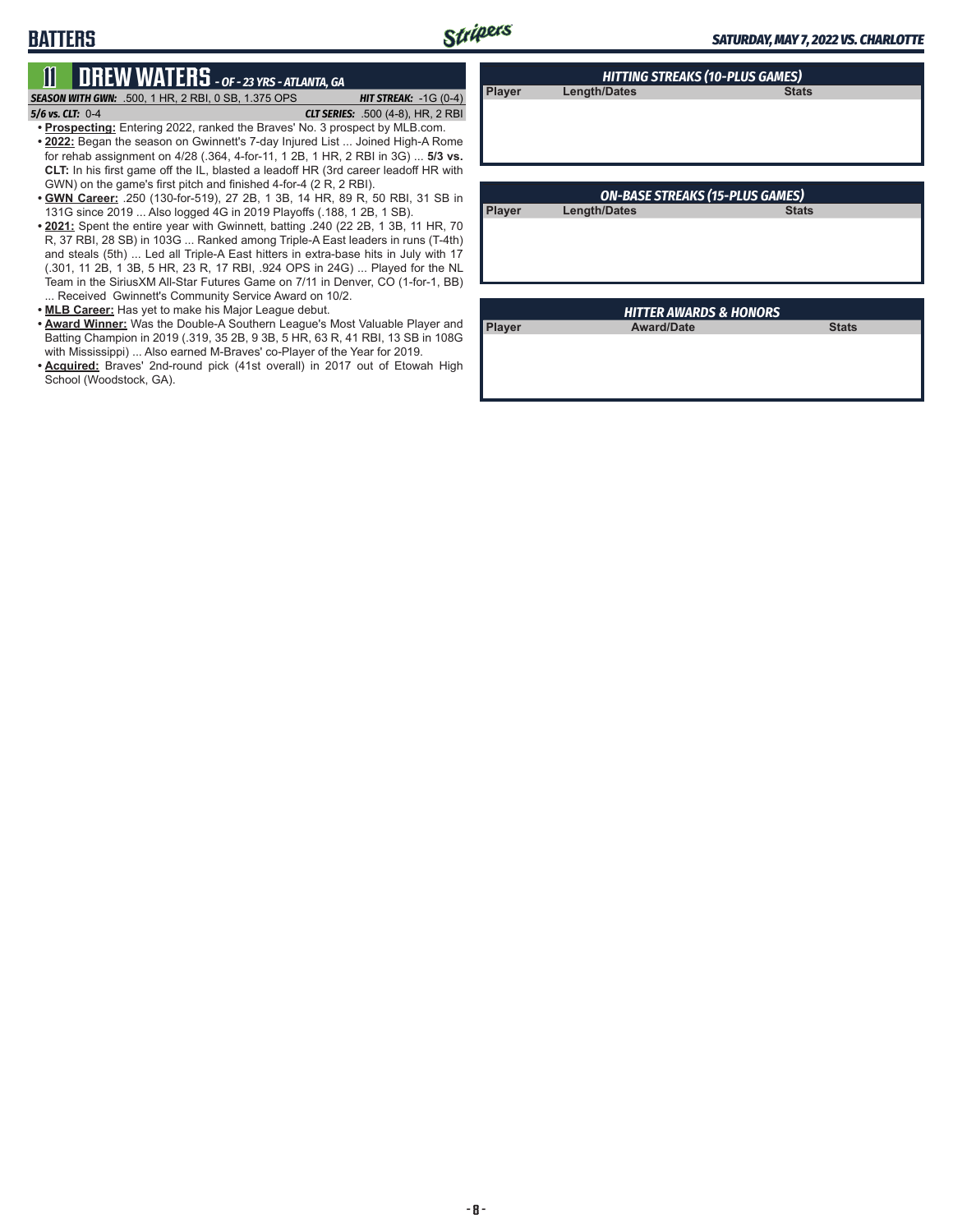# **SEASON SUMMARY**



#### **TEAM HIGHS & LOWS**

| <b>OFFENSE:</b>      |                         |
|----------------------|-------------------------|
|                      |                         |
|                      |                         |
|                      |                         |
|                      |                         |
|                      |                         |
|                      |                         |
|                      |                         |
|                      |                         |
|                      |                         |
|                      |                         |
|                      |                         |
|                      |                         |
|                      |                         |
|                      |                         |
|                      |                         |
|                      |                         |
|                      |                         |
| <b>PITCHING:</b>     |                         |
| Most Strikeouts Game | 15 (4/15 vs. Nashville) |

| <b>PITCHING:</b>                                                         |  |
|--------------------------------------------------------------------------|--|
|                                                                          |  |
|                                                                          |  |
| Most Runs Allowed, Inning……………………………… 7 (8th Inning, 4/13 vs. Nashville) |  |
|                                                                          |  |
|                                                                          |  |
|                                                                          |  |
|                                                                          |  |
| Most Home Runs Allowed, Game 3 (5x, last: 5/6 vs. Charlotte)             |  |
|                                                                          |  |
|                                                                          |  |

#### **DEFENSE:**

## **TEAM MISCELLANEOUS**

| Largest Margin of Victory      |
|--------------------------------|
| Largest Margin of Defeat       |
| Largest Comeback Win           |
| Largest Blown Lead (Loss)      |
| Longest Game, Innings          |
| Longest Game, Time             |
| Longest 9.0-Inning Game, Time  |
| Shortest 9.0-Inning Game, Time |
| Largest Home Attendance        |
| Largest Road Attendance        |
| Longest Total Delay            |
| Long Scoring Drought           |
| Long Scoreless Streak          |

...................... 8 Runs (2x, last: 5/1 vs. Norfolk, 10-2) ............. 10 Runs (2x, last: 5/6 vs. Charlotte, 2-12) .................. 3 Runs (4/23 at Jacksonville, 5-8, 10-8) ........................ 5 Runs (4/13 vs. Nashville, 5-0, 5-7) ..............................10 (2x, last: 4/23 at Jacksonville) Longest Game, Time ............................................................3:23 (4/10 at Memphis) Longest 9.0-Inning Game, Time ...........................................3:23 (4/10 at Memphis) Shortest 9.0-Inning Game, Time .....................................1:54 (4/19 at Jacksonville) Largest Home Attendance ................................................... 6,234 (4/26 vs. Norfolk) Largest Road Attendance ..............................................9,324 (4/23 at Jacksonville) Longest Total Delay............................................................... 1:29 (4/26 vs. Norfolk) Long Scoring Drought..........................................................29.2 Innings (4/15-4/20) Long Scoreless Streak ..........................................................23.0 Innings (4/28-5/1)

#### **INDIVIDUAL HIGHS & LOWS**

#### **HITTING (GAME):** Hits ...............................................................................4 (Waters, 5/3 vs. Charlotte) Runs ..............................................................................3 (Tromp, 5/3 vs. Charlotte) Doubles .....................................................................2 (Demeritte, 4/9 at Memphis) Triples..............................................................1 (4x, last: Casteel, 4/30 vs. Norfolk) Home Runs...................................................... 2 (2x, last: Tromp, 5/3 vs. Charlotte) Extra-Base Hits..........................................................3 (Demeritte, 4/9 at Memphis) Total Bases...................................................... 8 (3x, last: Tromp, 5/3 vs. Charlotte) RBI.................................................................................4 (Tromp, 5/3 vs. Charlotte) Strikeouts.......................................................4 (3x, last: Gosselin, 4/28 vs. Norfolk) Walks............................................................... 3 (3x, last: Jenista, 4/29 vs. Norfolk) Hit-by-Pitch.................................................... 1 (9x, last: Nogowski, 5/1 vs. Norfolk) Stolen Bases .............................................2 (2x, last: Shewmake, 4/28 vs. Norfolk) Caught Stealing........................................... 1 (7x, last: Nogowski, 4/29 vs. Norfolk)

#### **PITCHING (GAME):**

#### **DEFENSE (GAME):**

#### **STREAKS**

#### **OFFENSIVE (LONGEST IN 2022 ONLY):**

#### **PITCHING (LONGEST IN 2022 ONLY):**

10 Runs in an Inning.................................................4/17/11 at Durham (6th Inning) 23 Hits .........................................................................................8/19/12 at Durham Get No-Hit................................................7/5/19-G1 vs. Durham (3 Pitchers, 7.0 IP)

19 Runs ....................................................................................... 5/7/21 at Charlotte

### **LAST TIME IT HAPPENED (GWINNETT REGULAR-SEASON HISTORY)**

#### **INDIVIDUAL OFFENSE:**

|                             | Homers, Both Sides of Plate  Drew Waters (5/18/21 at Nashville)            |
|-----------------------------|----------------------------------------------------------------------------|
|                             |                                                                            |
|                             |                                                                            |
|                             | Back-to-Back-to-Back Homers  Arcia/Camargo/Demeritte (5/8/21 at Charlotte) |
|                             |                                                                            |
|                             |                                                                            |
|                             |                                                                            |
|                             |                                                                            |
|                             |                                                                            |
|                             |                                                                            |
|                             |                                                                            |
|                             |                                                                            |
|                             |                                                                            |
|                             |                                                                            |
| <b>INDIVIDUAL PITCHING:</b> |                                                                            |
|                             |                                                                            |

| <b>INDIVIDUAL PITCHING:</b>                                                    |  |
|--------------------------------------------------------------------------------|--|
|                                                                                |  |
| 9.0-Inning No-Hitter (Solo)Todd Redmond (5/28/10 at Louisville)                |  |
| 9.0-Inning No-Hitter (Comb.) Wooten/Marksberry/Ramirez (6/30/16 at Louisville) |  |
|                                                                                |  |
|                                                                                |  |
|                                                                                |  |
| 21 Consecutive Saves Converted Jairo Asencio (9/6/09-8/8/11)                   |  |
| 25.0-Inning Scoreless Streak Stephen Marek, 25.1 IP (6/6/10-8/2/10)            |  |

# 8 Doubles ....................................................................................... 4/8/14 at Norfolk

**TEAM OFFENSE:**

| <b>TEAM PITCHING:</b>                                       |  |
|-------------------------------------------------------------|--|
|                                                             |  |
| 23 Hits Allowed……………………………………………………………7/13/12 at Louisville |  |
|                                                             |  |
|                                                             |  |
|                                                             |  |
|                                                             |  |
|                                                             |  |

#### **TEAM DEFENSE:**

| . |                                                                    |
|---|--------------------------------------------------------------------|
|   | Turn a Triple Play 6/5/21 vs. Jacksonville (Camargo-Kipnis-Snider) |
|   |                                                                    |

## **TEAM MISCELLANEOUS:**